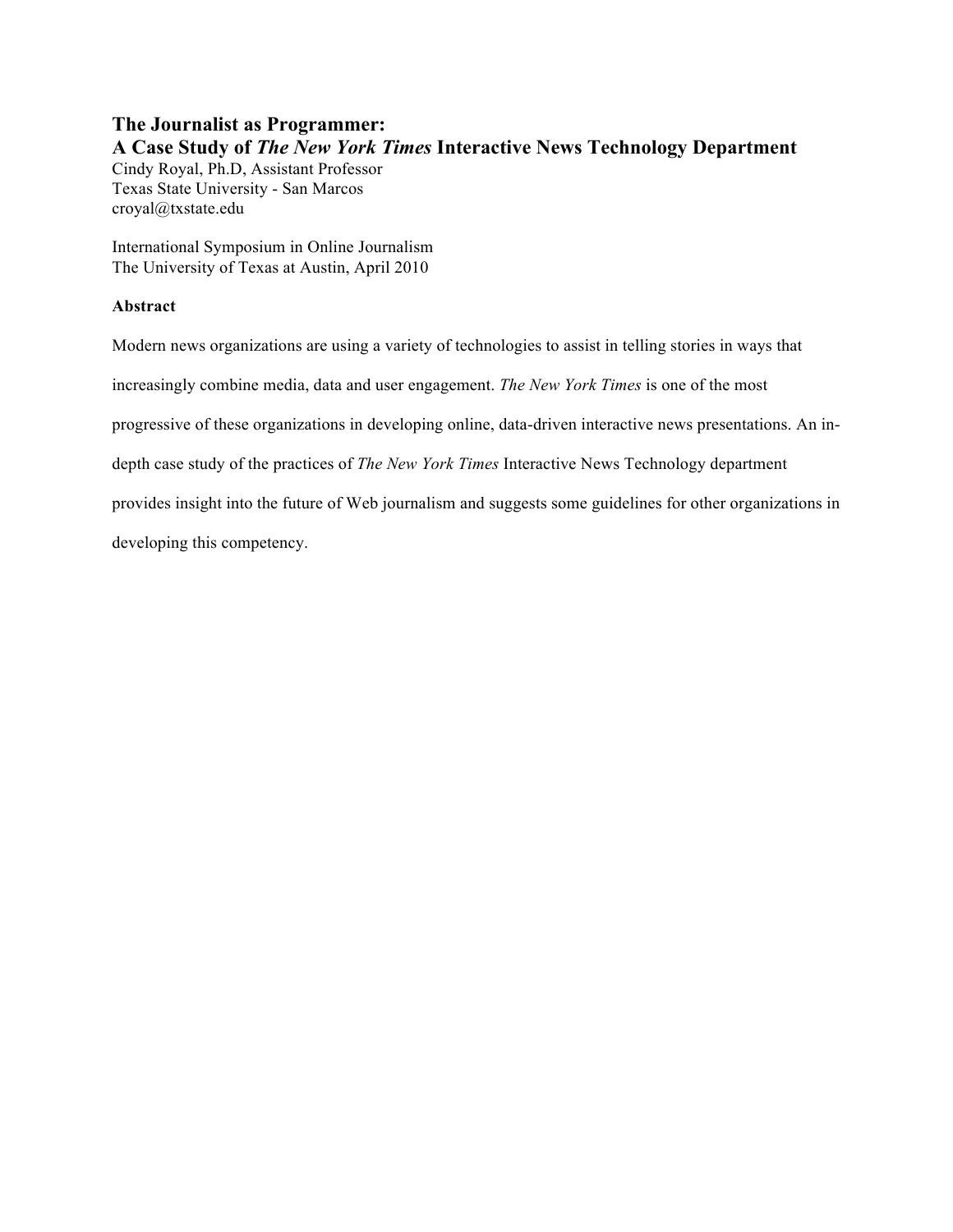# **The Journalist as Programmer: A Case Study of** *The New York Times Interactive* **News Technology Department**  Cindy Royal, Ph.D, Assistant Professor Texas State University - San Marcos croyal@txstate.edu

International Symposium in Online Journalism The University of Texas at Austin, April 2010

### **Introduction**

The purpose of this study is to gain a systematic understanding of the role of technology in the everchanging newsroom, driven by the opportunities and challenges introduced by the Internet. Roles within journalism organizations continue to evolve, and now begin to include programming skills, not just to run the business of news but to tell the stories in practicing the craft of journalism. This trend goes beyond combining multiple forms of media: text, audio, video and graphics (known as convergence), and moves into the realm of story creation using information gathering and technical presentation techniques. This involves creating online news packages that access databases, archival documents, photos, audio and video and increasingly provides the opportunity for users to interact with and contribute to the presentation. As these features become more central to storytelling, those with programming backgrounds and/or aptitude are being recruited to fill these roles. Journalists, as we traditionally define them, run the risk of becoming irrelevant without an updated understanding of modern story-creation and delivery methods.

Modern news organizations are using a variety of technologies to assist in telling stories in ways that increasingly combine media, data and user engagement. *The New York Times* is one of the most progressive of these organizations in developing online, data-driven interactive news presentations. This in-depth case study of the practices of the *New York Times* Interactive News Technology department provides insight into the future of Web journalism and suggests some guidelines for other organizations in terms of developing this competency. This study focused on the areas of organization creation and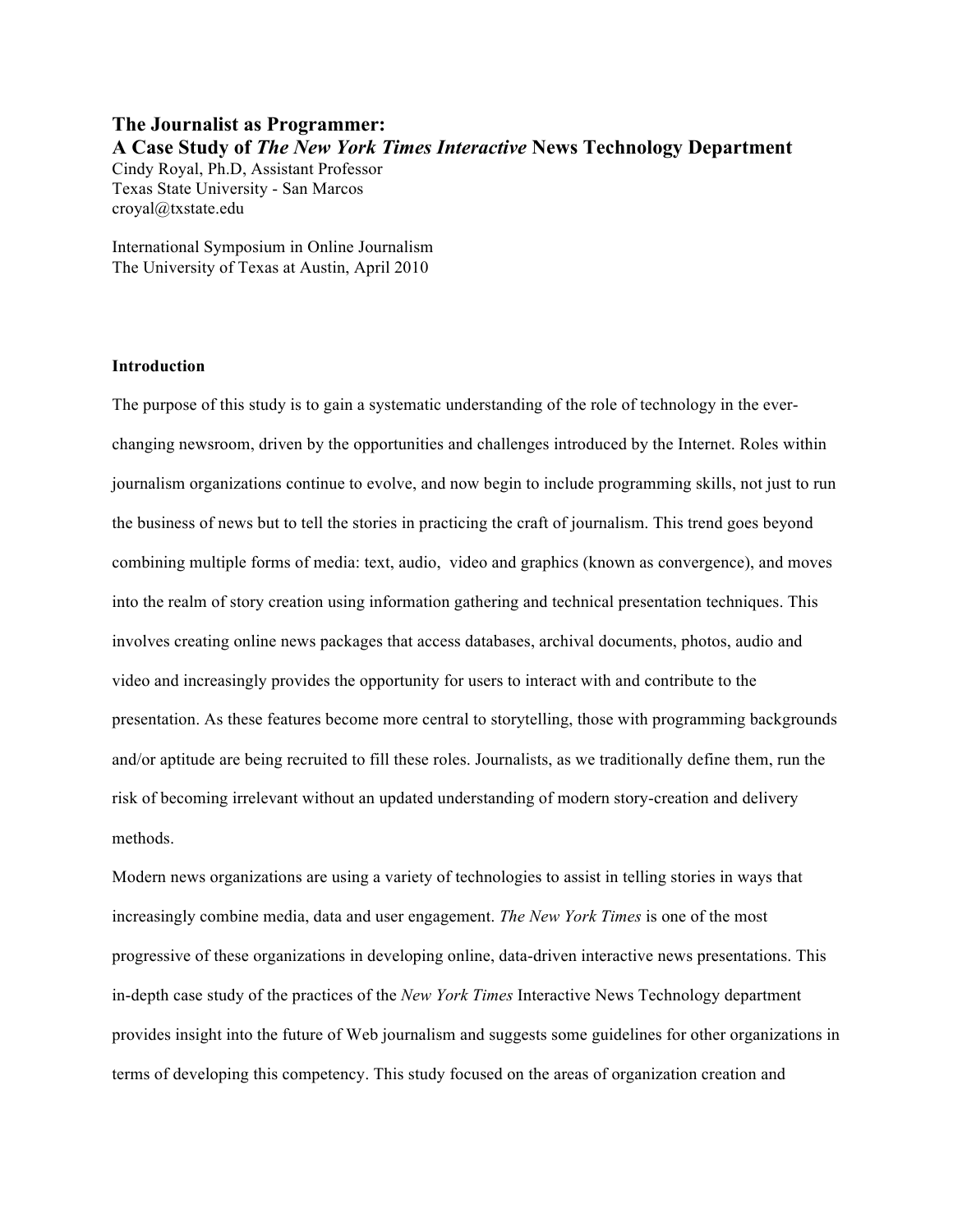development, personnel and their backgrounds and training, the culture and processes of the department and their recommendations for integrating these concepts into media curriculum. Newsroom products are shaped by a variety of social and cultural forces (Berkowitz, 1997). This study employs a social meaning of news framework to assess the role of these areas in changing newsroom culture and deliverables.

### **Review of Literature**

The use of computers in journalism was pioneered in the '60s by Philip Meyer at the *Detroit Free Press,*  now Professor Emeritus at UNC-Chapel Hill. Meyer used a mainframe computer to analyze the demographics of blacks in Detroit's 1967 riots. This began the integration of computers and social science and was a precursor to the area of computer-assisted reporting (CAR). In *Journalism and Mass Communication Educator,* Yarnall, Johnson, Rinne and Ranney analyzed the presence of CAR techniques in college journalism programs (2008). Computer-assisted reporting encompasses many areas: search for information on the Web, use of commercial databases and archives, database creation and manipulation, statistical analyses and graphic visualization. But, the study found that only about half of journalism programs were teaching spreadsheet and database skills. The study did not address the skills necessary to launch data in meaningful ways on the Web.

Edward Tufte (2001), a pioneer in graphics visualization, has long discussed the link between information design and communication. "Excellence in statistical graphics consists of complex ideas communicated with clarity, precision and efficiency." This could also be a good definition for excellence in journalism. Adrian Holovaty formerly of WashingtonPost.com used the phrase "programmer as journalist" to define the technical role in news (Niles, 2006). This role has been characterized in various ways and emphases: programmer/journalist, journalist/developer, hacker/journalist, among others. Holovaty was the recipient of a \$1,000,000 Knight Grant in 2007 to develop EveryBlock.com, a hyperlocal news site. That same year, Rich Gordon of Northwestern's Medill program received a \$640,000 Knight Grant to recruit programmers to their graduate program (Gordon, 2008). One of the enrolled programmers, on his blog, defined the sixth W of journalism: who, what, where, why, when, and *Web* (Brian Boyer, 2008). The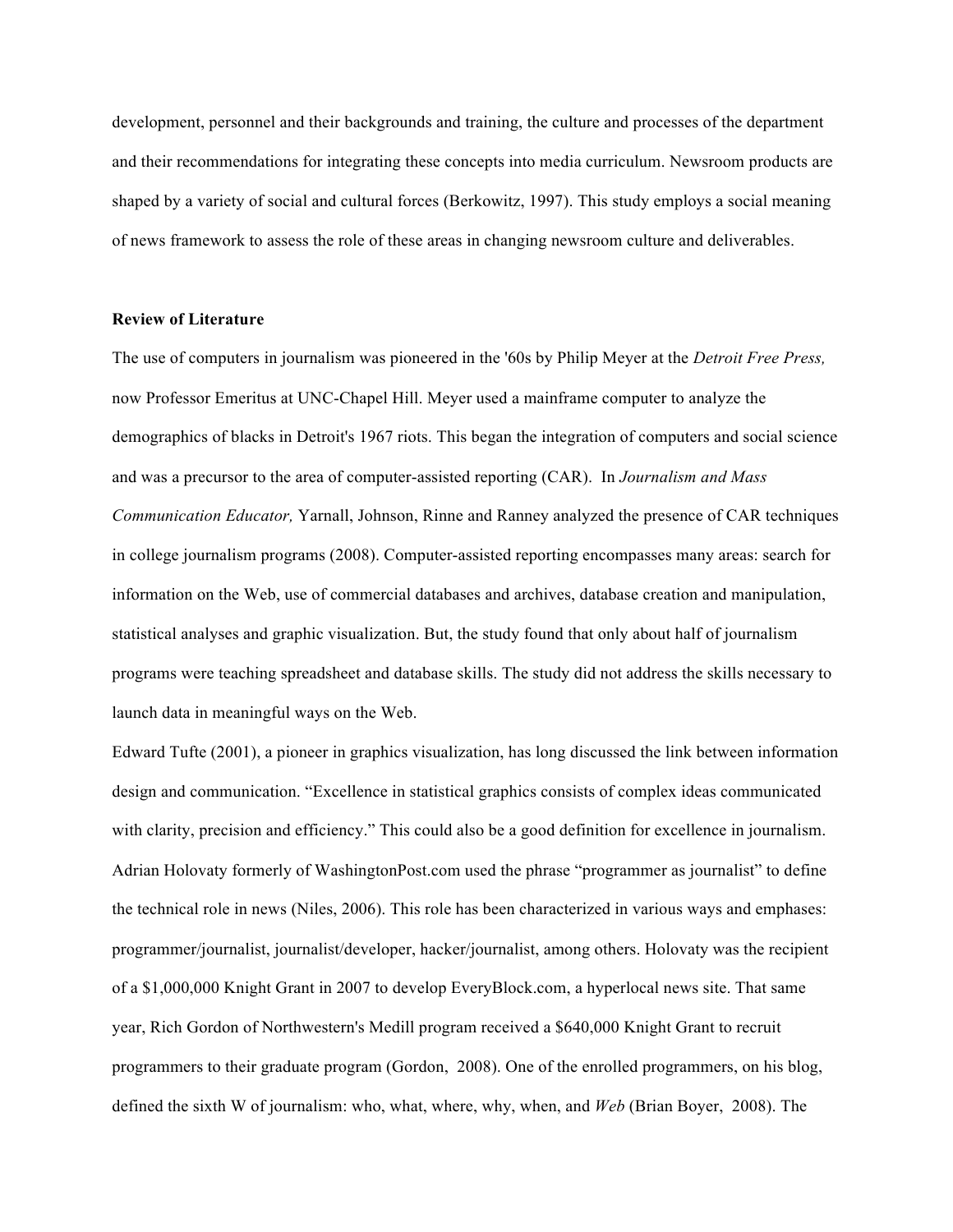Web aspect becomes increasingly important as news organizations struggle to remain competitive and relevant in a multimedia, interactive, social and mobile world.

At the Online News Association conference in Washington, D.C. in September 2008, editors from the *Las Vegas Sun* presented a chart that listed 22 technologies used when redesigning their Web site for interactive capabilities. Those technologies included basic Web techniques like XHTML, Cascading Stylesheets (CSS) and Rich Site Summary (RSS) as well as video editing with Final Cut Pro, but also included programming concepts like Django, Subversion, Flash, Postgres, AJAX and Javascript. This is the new environment of journalism, and people working in the field must become familiar with the capabilities in order to perform at the highest levels.

From a theoretical perspective, understanding newsroom processes and routines has a long legacy in terms of media scholarship. Schudson provided a helpful framework in which to study news that defined three perspectives on the social meanings of news. 1) The political economy which relates to the way news products are shaped by the economic structure of the organization; 2) the sociological organization, in which roles of individuals, how decision-making works and how parties work together are described; 3) the culturological approach, defining broad cultural symbols that are associated with the profession (Schudson, 1993). Ettema, Whitney and Wackman (1987) described similar levels of influence on the media-making process: political economy, organizational and individual. Further, Zelitzer (1993) identified four frames in which to consider journalism: performance, narrative, ritual and interpretive community. These all have to do with the political, social and cultural environment of journalism and more specifically relate to how actors make sense of the workplace, whether it is through negotiation of roles, identification of routines and patterns, making of meaning and decisions and interaction. What all these approaches offer is that news products and ultimate change are not the result of one force or set of forces, but a complete system that encompasses the organization, individual actors and the culture that surrounds them.

New media journalism, or online news, offers a fresh area of study in understanding processes, routines and culture as they relate to change. News products, fueled by Internet technology, have great potential to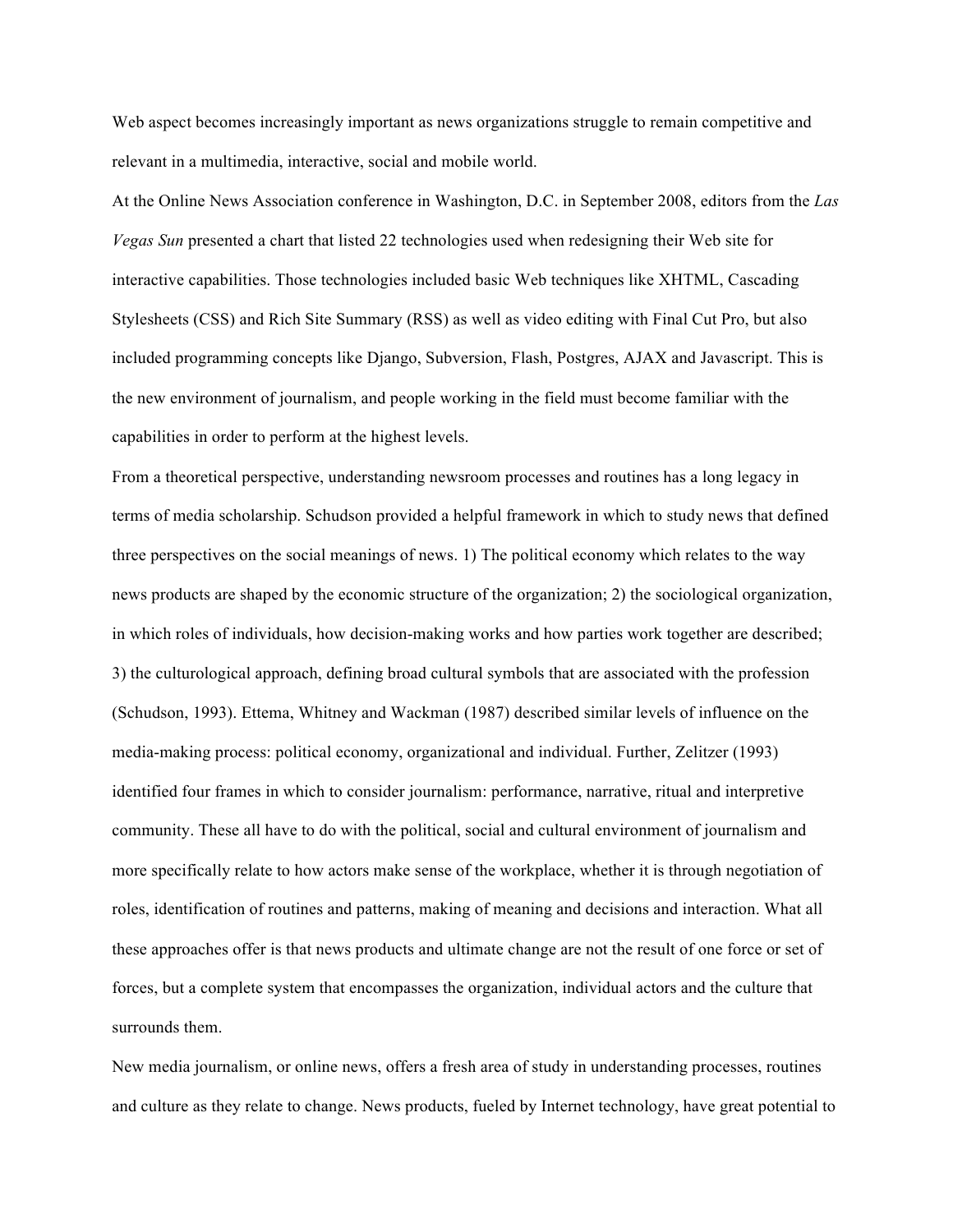change in regard to multimedia and data-driven interactive storytelling, and as such, the actors, organization and cultural aspects of the environment must also change. Chris Paterson (2008) identified ethnography as a critical method in gaining an understanding of the field. "It is our guiding premise that only ethnographic methodologies derived from anthropological and sociological traditions can come close to providing an adequate description of the culture and practice of media production, and the mindset of media producers." The emphasis is on observation informed by theory, which is the basis of this study. An important aspect of this study has to do with the constructivist nature of technological innovation. In regard to technology, "there is a social context where they are invented...and a social context where they are adopted, in which users negotiate with the proposed definitions of the technology to adapt them to their needs and to adapt themselves to the requirements of the technique usage" (Domingo, 2008). Online news production of the type under observation here is in its infancy. This study provides an early analysis of one of the premier, innovative organizations applying new practices. Both the research and those under research are expected to continue evolving, and the trends identified are merely a baseline upon which to ground future research in this area.

The culture of technology is different than that of journalism. They each carry different ideas about objectivity, transparency, sharing of information and performance. By merging these cultures, what emerges in terms of a hybrid dynamic? How do the actors, their backgrounds and training, their processes and the organizational structure affect the products they deliver?

### **Methodology**

The methodology for this project is an ethnographic observation of members of the *The New York Times* Interactive News Technology Department. Aron Pilhofer, editor of the department, secured access and permission for the visit. Interviews were held June 22-26, 2009 at *The New York Times* offices. The principal investigator (PI) spent a week observing the department's processes, attending meetings and interviewing personnel to understand the skills engaged, technologies used and the future goals and requirements of the department. Observation included regular attendance at meetings and shadowing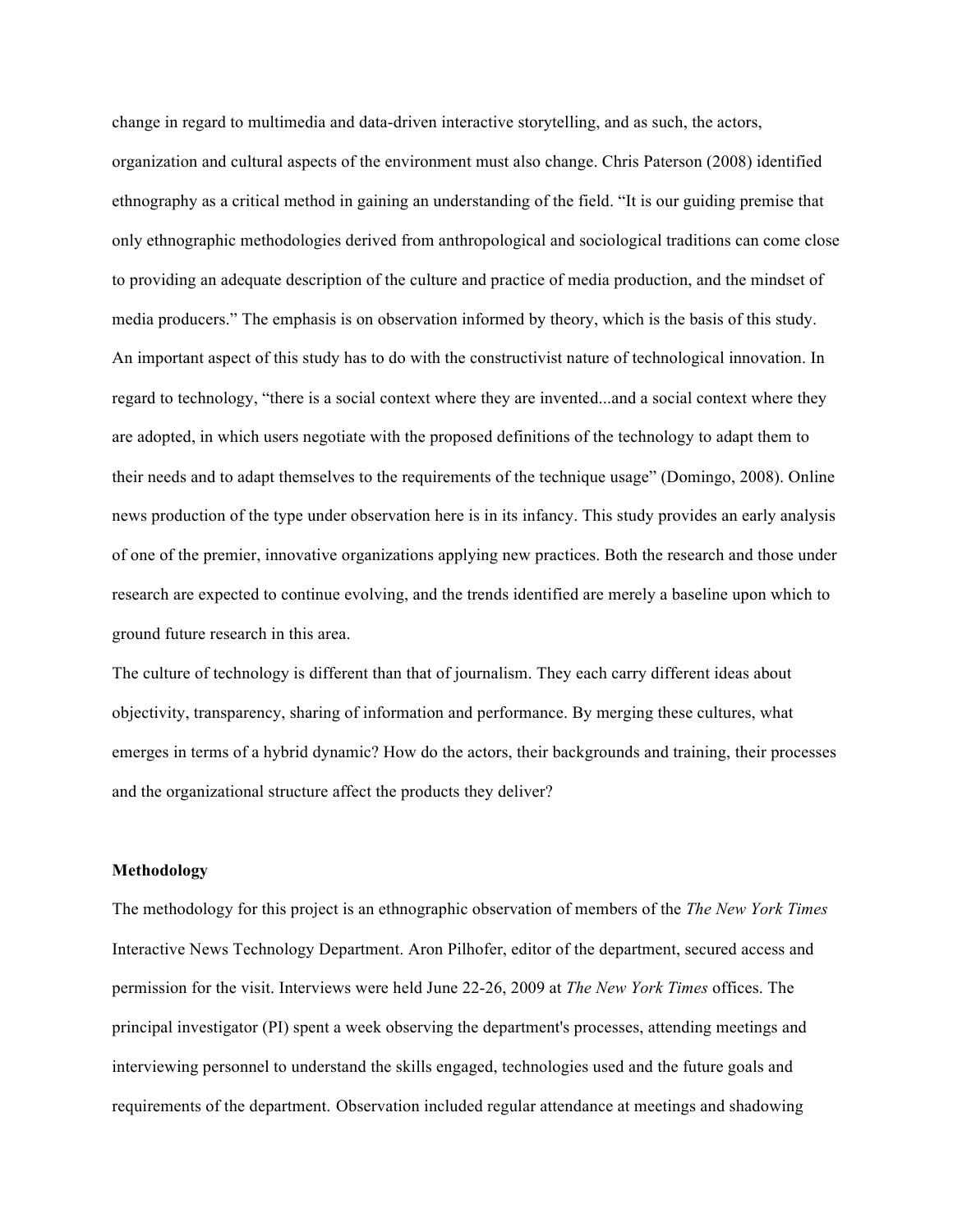team members as they performed their duties. Physical observation shed light on the application of news values and judgment and process differences from traditional news-gathering procedures. It also indicated the status and proximity to others in the newsroom, providing a sense of the challenges associated with changing newsroom culture and practice. This research is valuable to understanding this role in the future and offers clues to educators on opportunities and challenges in teaching these techniques. The PI spent a week with the INT department. Each morning, the day began with a meeting, or scrum, as it was referred to by the members. A scrum is a software development term that has to do with an iterative and incremental framework for software development, thus immediately embedding a software development practice into their routines. In this meeting, it quickly became obvious that the content consisted of a mix of tech talk and editorial discussion, seamlessly integrated. The Assistant Editor led the meetings, and they addressed projects that each were working on, as well as traffic and issues involving past projects. Technology issues were addressed quickly and all had a say in solutions. They also addressed ideas or new projects, some of which were not interactives that would run on the Web site, but tools that might help to improve technology processes in the organization. These tools included Puffy, a tool to assist in curating user-submitted photos and Document Cloud, a large project for displaying source documentation that received a sizable Knight Grant in 2009. It is this two-pronged responsibility for all types of innovation that gives this group a unique place in the organization.

Throughout the week, the PI observed the department workings and scheduled meetings with most of the employees, having lengthy interviews (one hour or more) with each of them. Four areas emerged as the most interesting to analyze:

- Background/Education of personnel
- Department Processes
- Department Culture
- Recommendations for integration into media curriculum

Other than identifying Pilhofer as the department lead, the other members of the organization were promised anonymity in their responses, to assure the most candid assessment of their perceptions. The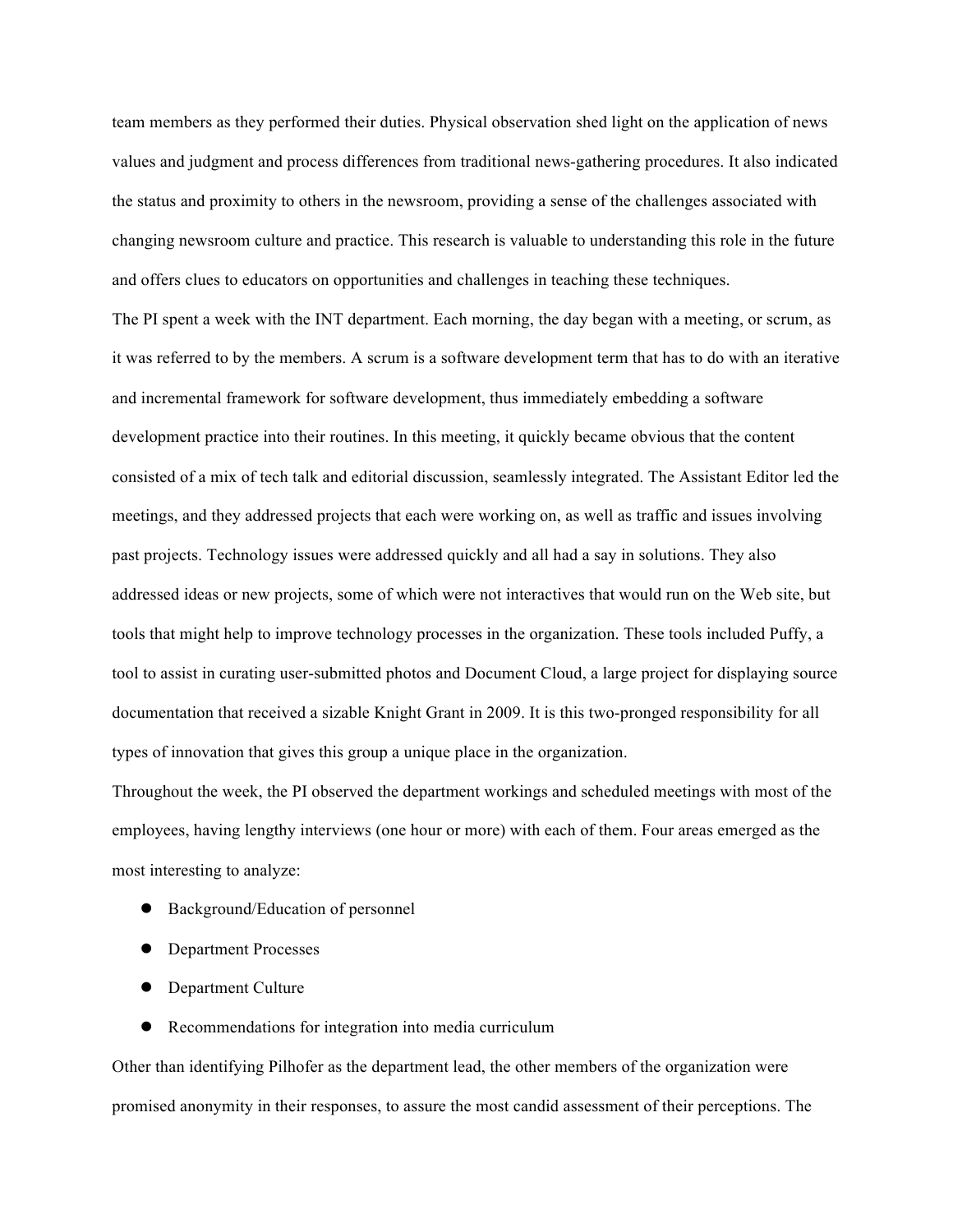quotes in this article were all generated by one of the members of the INT team.

## **The News Product – Data-Driven Interactives**

The INT department's primary charge is in making news products that engage the user and that often use a database to populate the information. The data came come from a variety of sources or can be the result of user input. These presentations can include interactive maps, visualizations, timelines and graphics. The *New York Times* is a particularly innovative organization in this area, with numerous interactive features on the Multimedia section of their Web site that supplement and enhance traditional articles, or that stand alone in their ability to tell stories. For example, the interactive feature entitled "Is It Better To Rent or Buy?" illustrates this capability. The interactive chart populated with Moody economic data allows users to input their own information: housing appreciation and rental increases/decreases in their market. The accompanying article is an opinion piece of one person's real estate decision. But, the interactive offers each user a tool to customize his or her own decision, offering a personal and local aspect to the story.



included a project on water quality which has since won a medal from Investigative Reporters and Editors (See Exhibit B), one on New York City school test scores (See Exhibit C) and one that would complement the upcoming New York City Marathon (See Exhibit D). The interactives exhibit the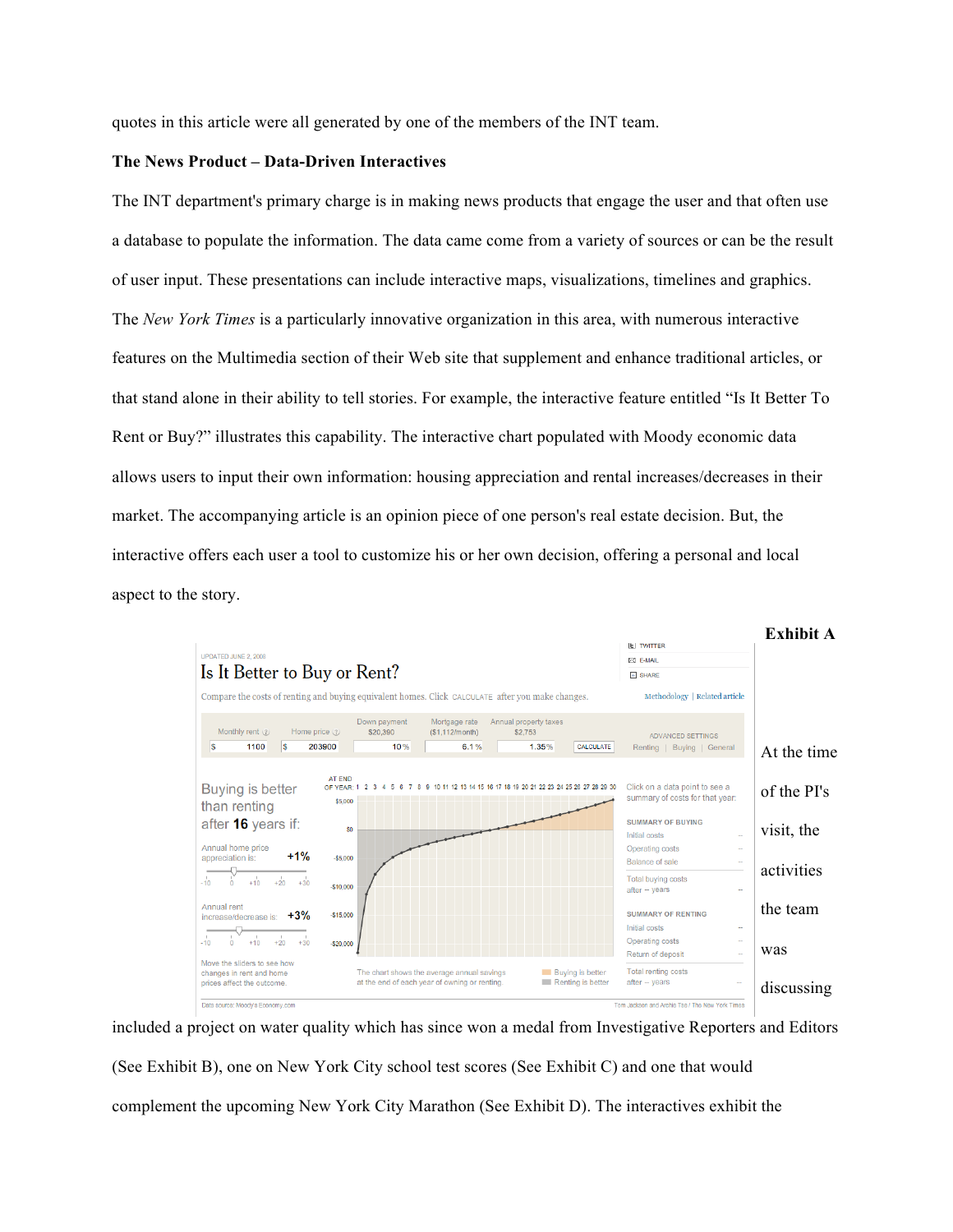characteristics of clean design and easy user input, often with only one or two fields the user can manipulate. Graphics are mostly self-explanatory, with little needed in terms of instruction in order to use them. Interactions are often non-linear, offering multiple ways a user can navigate through a presentation, which can result in a great amount of time an individual spends with each presentation.

### **Exhibit B**



**Exhibit C**



### The Galloway Training Method

Jeff Galloway - 21 v

**End of Training** 

yyyy-mm-dd

This plan is right for you if...

You are a new runner with little or no experience, particularly if<br>you have struggled with injuries, are older or are seeking a less<br>grueling training method.

#### About the coach

**About the coach<br>Jeff Galloway, a member of the 1972 Olympic track team, is the author of several books on running and conducts marathon**<br>training groups around the United States.

### Philosophy

The goal is to get the runner to both the start and finish lines<br>injury-free by incorporating regular "walk breaks" during train<br>runs and the marathon itself. ks" during training

#### About the training

Two 20- to 30-minute runs on Tuesday and Thursday, with long<br>runs on the weekend. Every run includes regular "walk breaks"<br>to allow the body to recover during the run and lower the risk of ... .....<br>injury.



l a

**Start Training** 

2010-04-01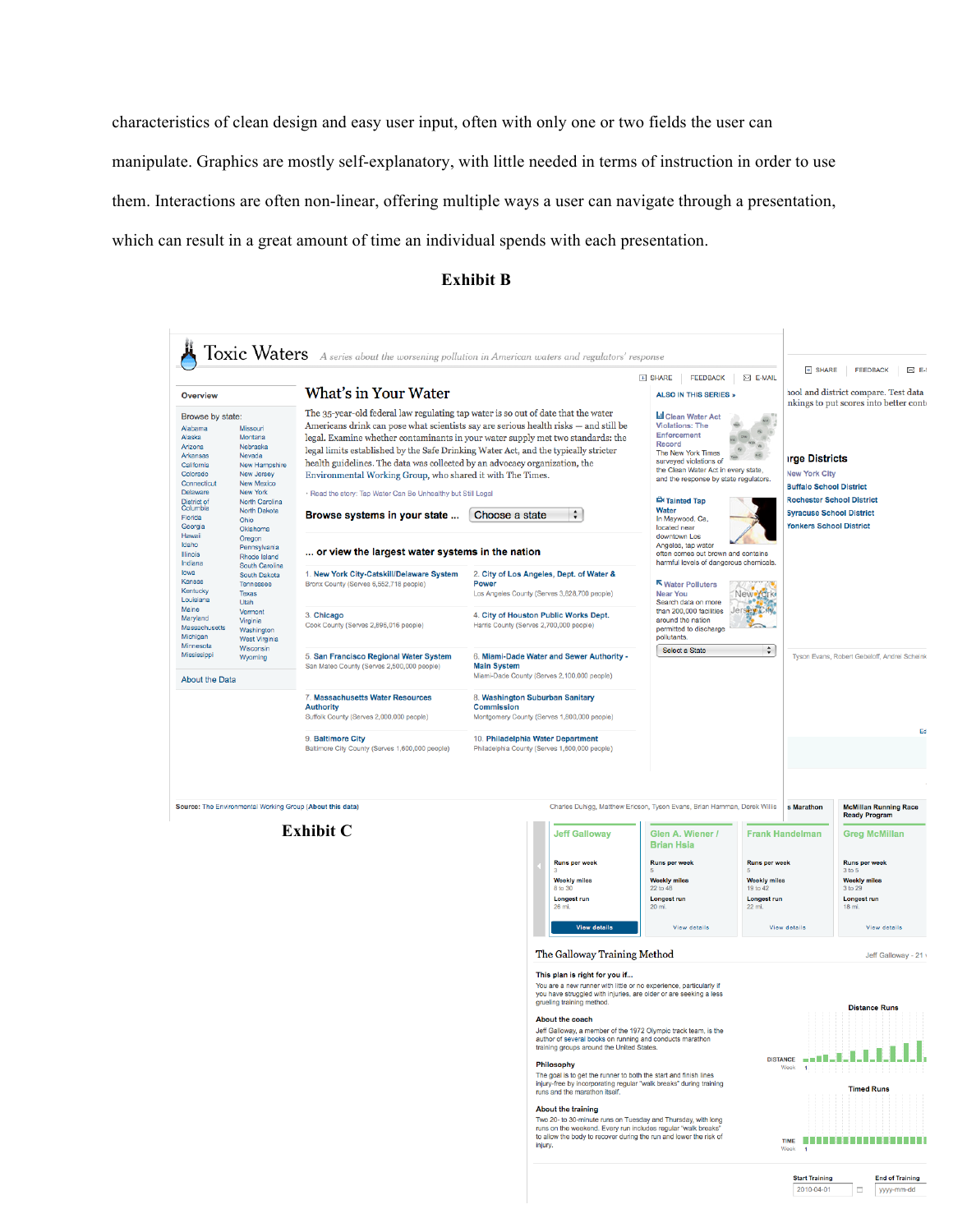### **Exhibit D**

A particularly creative use of technology has to do with the WordTrain visualizations that The New York Times has pioneered. These interactives ask users to input a word and select one or two characteristics. A visualization was done after the 2008 election, asking users to express how they felt, and then provide party affiliation. A second visualization asked for users to provide a word that describes their feeling about the economy and then provide their employment status (See Exhibit E). These simple tools provide a way to crowd source a topic, gaining a sense of the mindset of the populace.

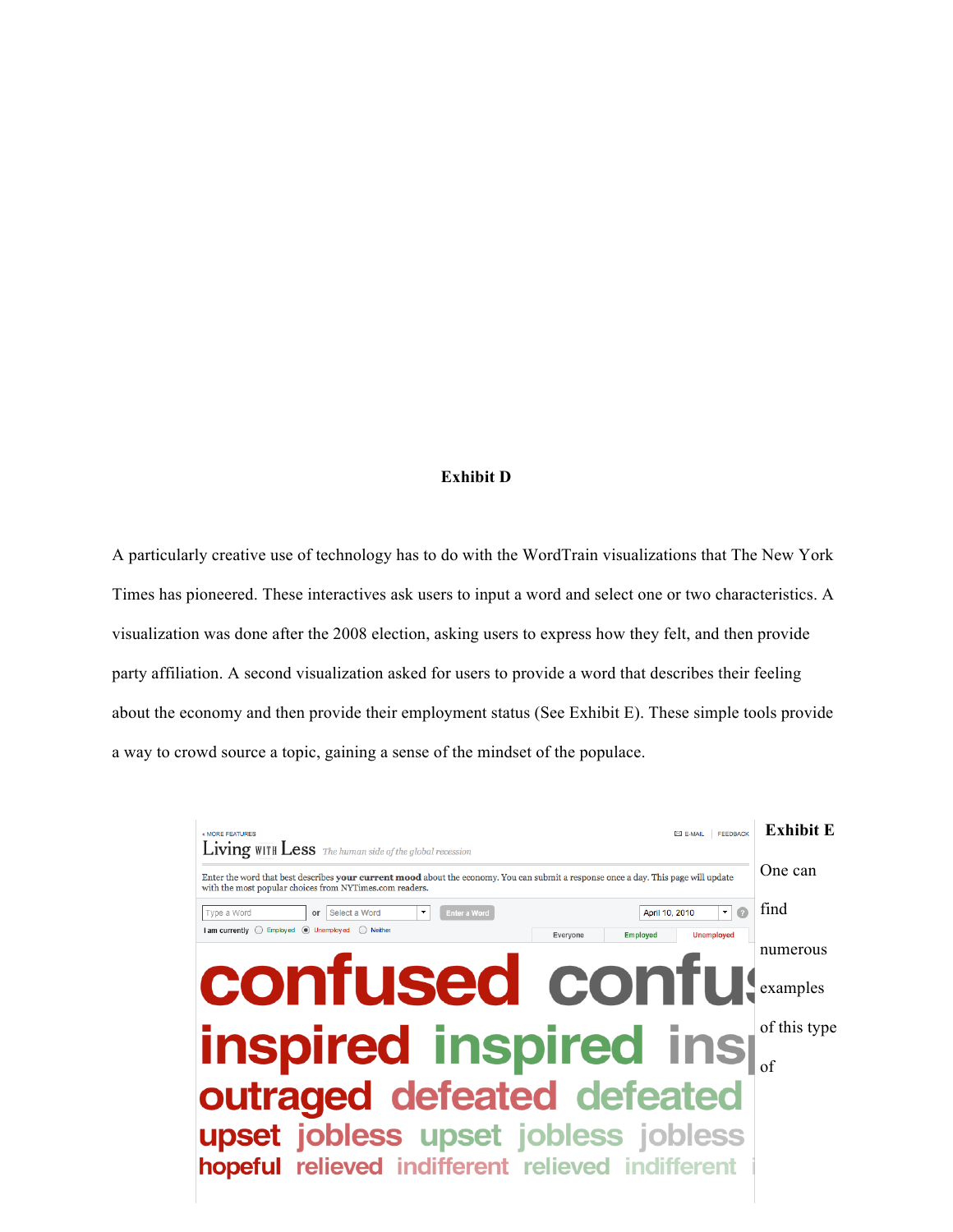storytelling on the New York Times Web site, mixed in with other presentations on the Multimedia page (http://www.nytimes.com/pages/multimedia/index.html).

### **Department Creation and Background**

In 2007, Pilhofer and Matt Ericson, deputy graphics director at *The New York Times,* made a proposal to create the Interactive News Technologies (INT) department. The goal was to assemble a group of developers/journalists doing projects on a variety of topics, cutting across all desks (Nussbaum, 2009). The roots of the proposal were in computer-assisted reporting, but the vision was to reduce the bureaucracy associated with creating each project and to elevate the status of the coders in working with reporters and editors. The department would require a group of special people, those who were as fluent in journalism as they were in coding, who could understand the editorial needs, develop the functionality and engage users. The department started with two employees, Pilhofer and a software developer, but has grown to eleven in three years. In addition to Pilhofer, who leads the department with the title of Editor, there is an Assistant Editor, a Senior Software Architect, three with the title Interface Engineer (one of which is co-located with the graphics department), four Software Engineers and one Information Architect (who actually works for the design department but has matrix responsibility and is co-located with the INT team). While these titles are seemingly geeky and reflect their technology roles, their actual responsibilities are much broader and encompass a stronger editorial emphasis than the names indicate. And, it should be noted, that in 2009 during the PI's visit, each of these positions was filled by a male. Later in the year, the department hired it's first female employee, a highly experienced coder. The gender implications of the technology field will be addressed later in the paper.

The team performs projects of varying terms and cover a broad range, including politics, sports, investigative reporting, entertainment and pop culture. They interface with departments across the organization, but their primary contacts are with design, graphics, multimedia, investigative reporting and the sports desks.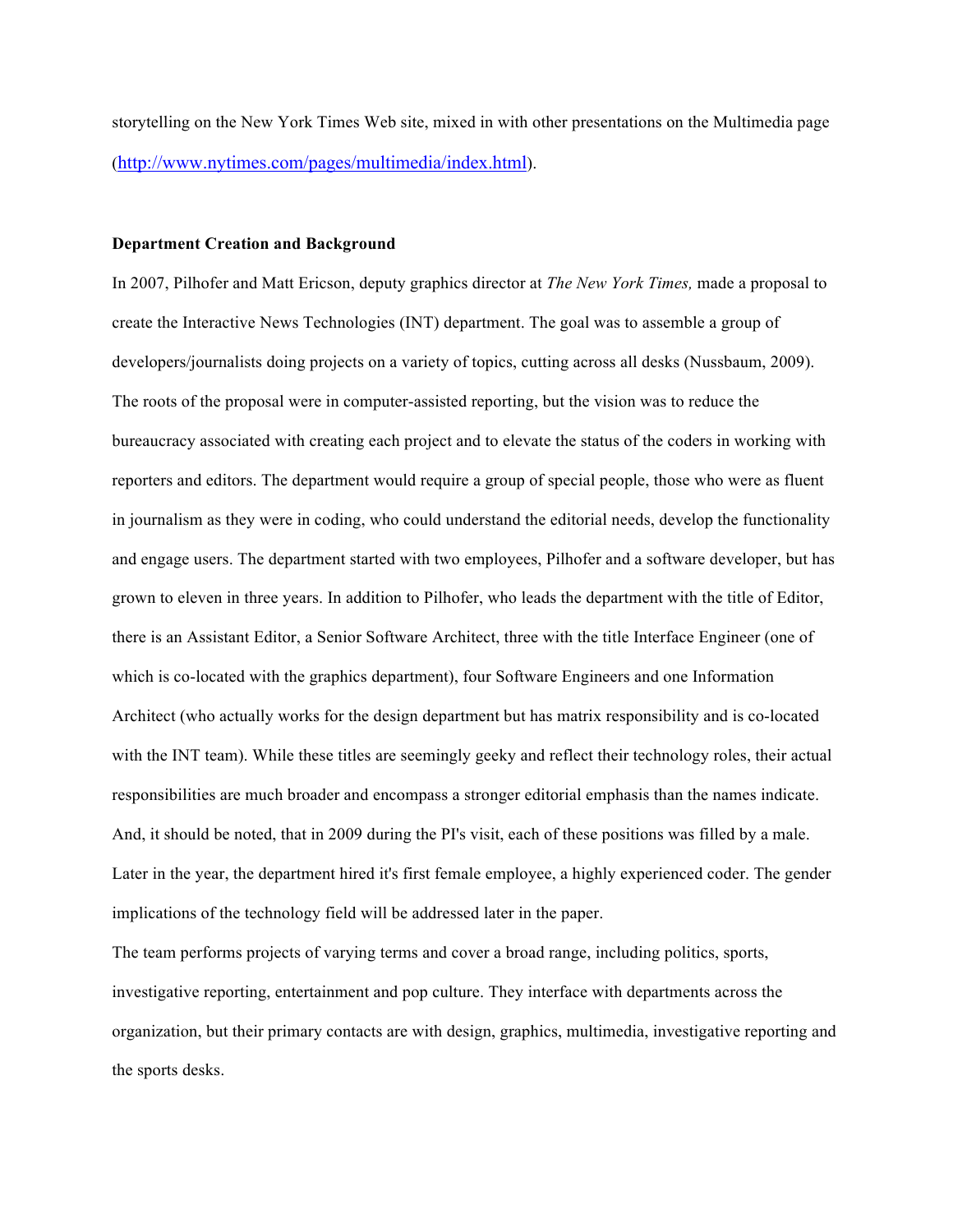### **Background/Education of Department Personnel**

One of the most notable aspects of the analysis was the wide range of resources that had been assembled to create this department. Counter to conventional wisdom, simply selecting people with strong technical skills was not solely what was needed to achieve the goals of this group. Developing news interactives and technology tools to assist journalism functions is very different than the projects typically engaged by a software developer, like programming the moves of a robot, designing an enterprise-level accounting system or even developing the functionality of a content management system. While definitely seeking strong technical expertise, the department sought and hired people with a passion for journalism, an interest in telling an important story and the ability to work across departments. These are not necessarily traits that automatically come with someone from a computer science or software development background. An assessment of a potential employee's interest and enthusiasm for storytelling had to be made based on past projects, the kinds of things the candidate did in his or her spare time and how he or she interacted in the interview process.

Many in the department did not have traditional technical educations. Undergraduate degrees were varied in Art & Design, Anthropology, English, History, Urban Planning, Rhetoric and of course, Journalism. Only two had done extensive educational preparation in a computer-oriented field, and another two had received technical-oriented minors in support of liberal arts degrees. Most had either taken up computing on their own at a very young age or had gravitated toward it due to necessity for a specific job. The previous experience of the team members is also quite varied. Most have worked in journalistic settings before, including the *Las Vegas Sun, the Washington Post* and the Canadian Broadcasting Company or held other positions at *The New York Times.* A few had worked for technology companies or Web startups, but most had been involved with organizations in which content was a key part of their offering. Several mentioned working on their high school or college newspapers, even though they had not necessarily been journalism majors, highlighting the importance of college media experience to future career decisions.

Most described their skill acquisition as "self-taught." Some of the statements from employees that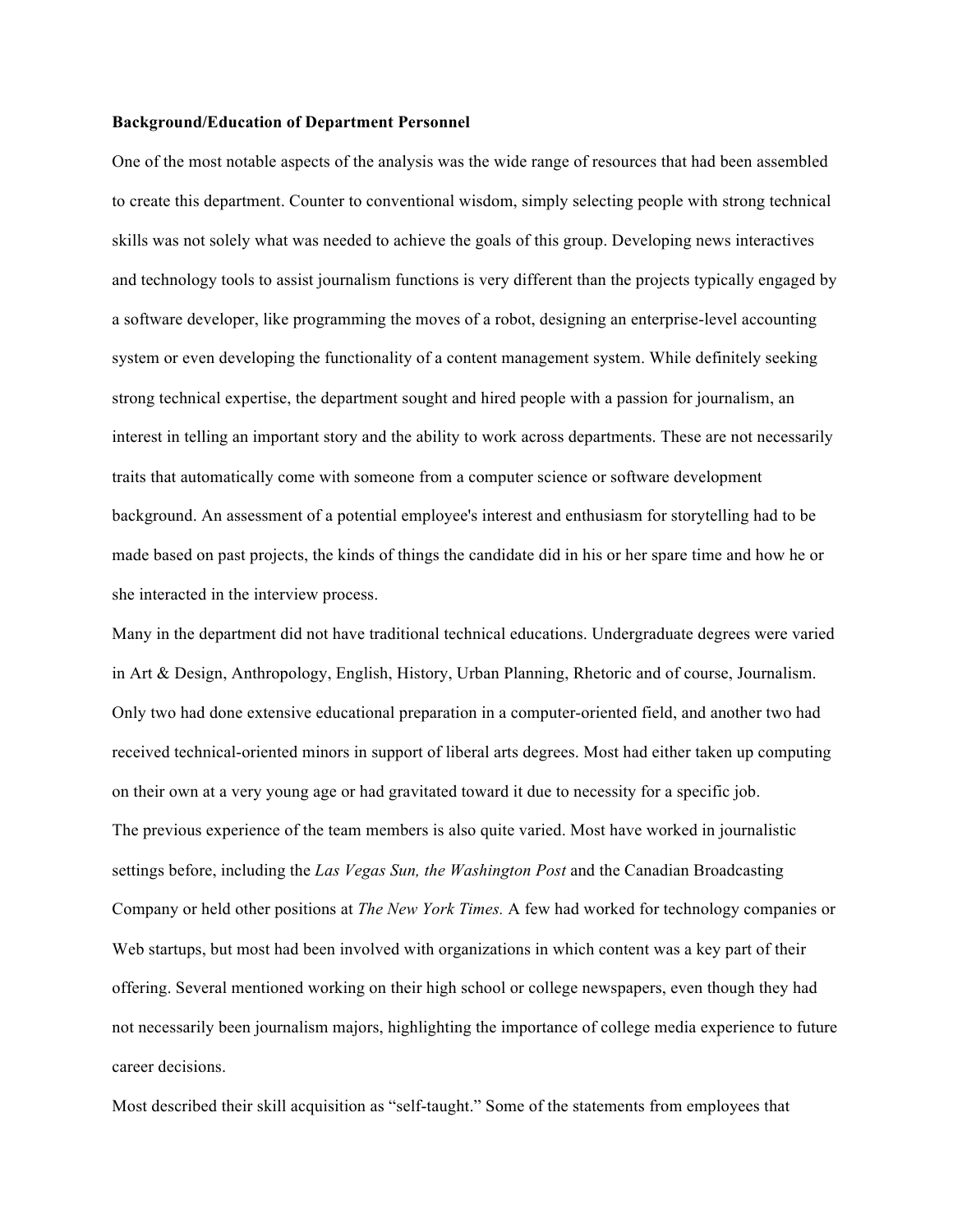supported this concept included:

- "Pretty much anybody I know who has done well in programming taught themselves about it."
- "Everybody on our team is kind of self-taught and is able to just learn and has the curiosity and interest to just pick up what they need to know."
- "I basically started fooling around with it on my own before I started here."
- "The best way to learn an Internet program is, happily, on the Internet."
- "All the technical stuff, I learned on my own. I did a bunch of Web stuff for little projects I was doing. I basically made a site for any extensive project I did when I was in journalism school. It was fun, but it wasn't part of the education I got there."

One of the main technologies the team uses is a Web framework technology known as Ruby on Rails. It is a rapid application development environment based on the Ruby programming language that allows the hooks between interface and database to be quickly created. While RoR skills specifically were not required of new hires, most had worked in an environment where they were introduced to object-oriented programming concepts. Knowing the specific language prior to being hired was not as important as understanding the application development process and having an innovative spirit and the ability to learn.

- "More than half our team members didn't know Ruby on Rails before they started here."
- "Every language, every framework has its nuances. Most of the best practices I know for all objected-oriented programming, I learned from a guy I used to with at a company that used Java. There's a lot of commonality."
- "The people who come from good programs have good minds and are language agnostic. It's really more about the concepts inherent in the language."

The members of the team understood that the combination of skills in the department were rare and would

be in demand in the future.

- "It's hard to find people who have the specific skills for this job."
- "News organizations are starting to hire CAR (computer-assisted reporting) people with a specific intent of putting that data online. They are asking for that kind of experience or skill, and the pool is exceedingly small. So what happens is we end up fighting over the same people when jobs open up. When we say we want people with experience doing that, its the same five people who get calls. "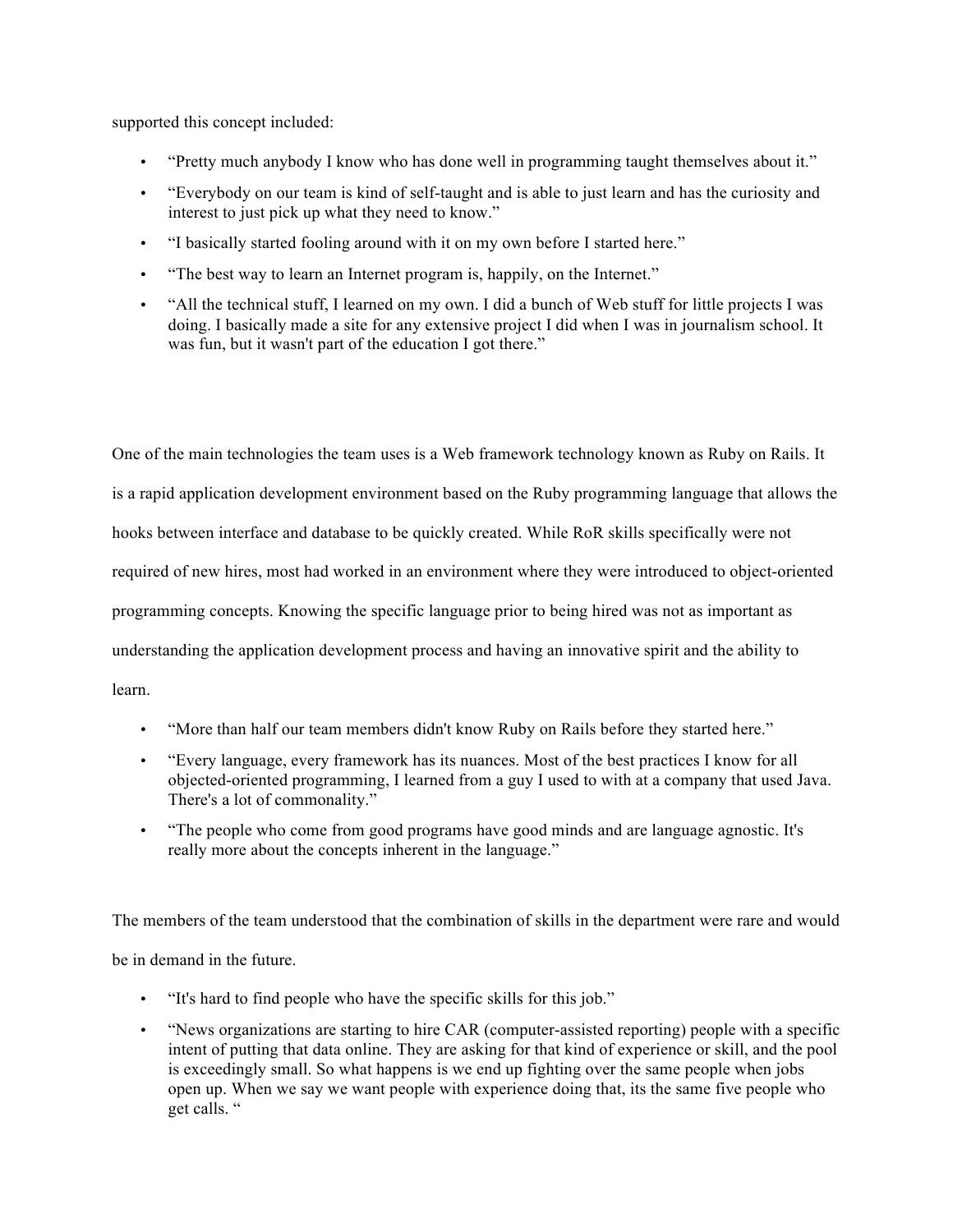• "It's a growth area in terms of absolute need. The reason it's not more popular is because many of the folks doing the hiring don't yet understand the need or what it is they are hiring. When budgets are shrinking, its very easy to say I know what reporters and editors do. I need those. When it comes to this area, they have done without for so long, so they feel they can do without it now"

The idea that these were people bringing a unique journalistic perspective to the development role as also

mentioned by several.

- "Everyone on our team definitely gets the journalism part."
- "I love the journalism pieces of it. I was building things and seeing it on the Website and getting feedback and making it better."
- "We need somebody who is going to be a good software developer and can think about the journalism side of it."
- "When I was hired, they definitely cared about how much I was interested in journalism and what my ideas were for projects."
- "These people are like hybrid journalist/computer people; the programmer/journalist, which is the vanguard of the field."

•

The environment is very team-oriented. The daily meetings offer a place where members can bounce ideas and help solve problems. As I spent time with the group, I saw some working together, explaining concepts or just working through problems as a team. This is as much a process feature as it is a training and development feature. A common theme was a drive to solve problems and to find tools to do so. Some indicated using online resources, such as tutorials, others indicated that they had friends who could help them solve computer-oriented problems and others said they found internal resources to help them through any issues once they were on the job.

Some stated the learning was based on a need, and that it was done in context. "I didn't love programming when I first came to it. I saw it more as a means to an end." This is a key element to understanding the role of technology in journalism. It has more to do with presenting technology in a communication context or solving a communications problem than it has to do with basic functionality or straight coding. Each member of this team understands their role in making decisions that affect the ultimate nature of the story.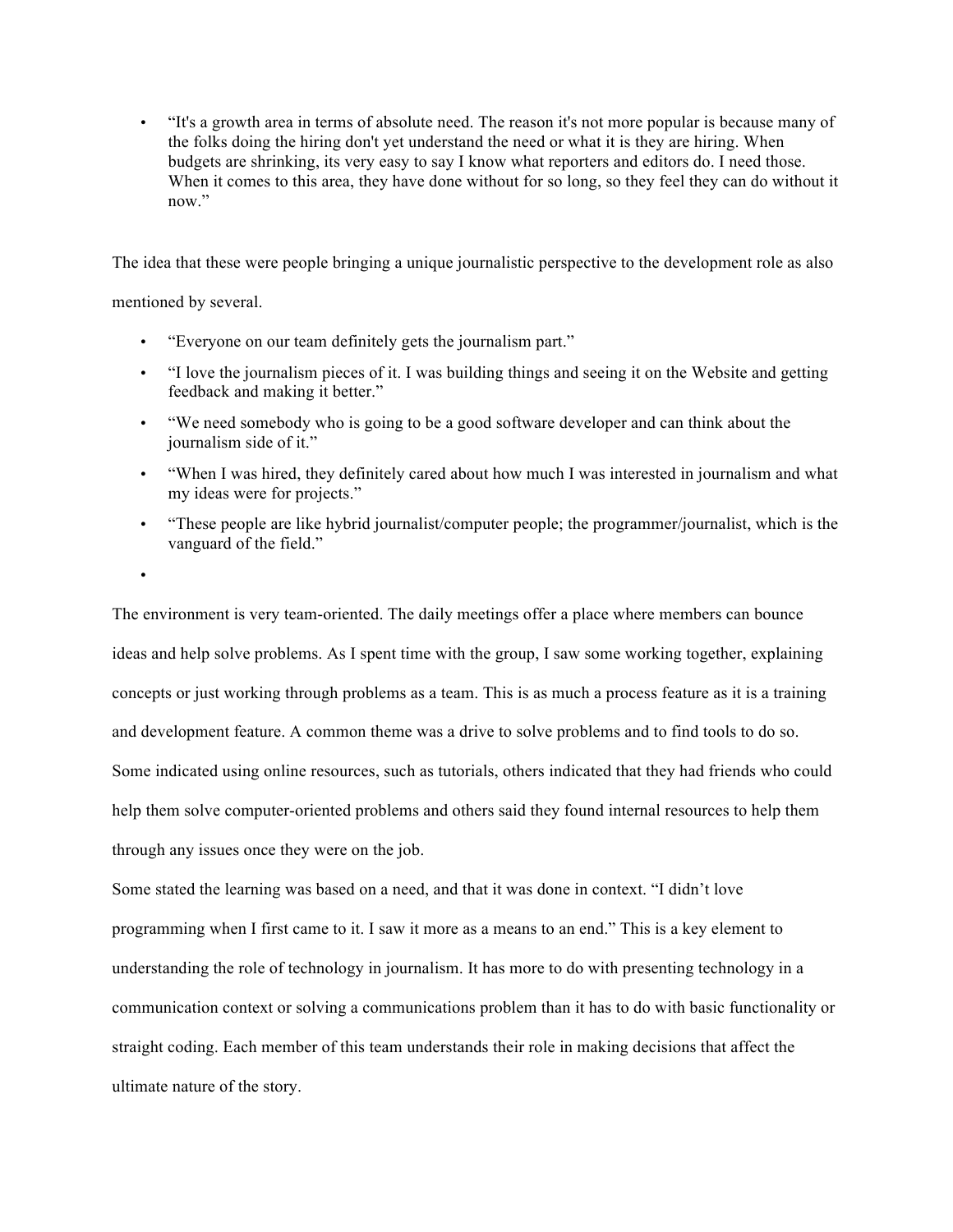## **Process**

Prior to visiting the group, the PI sent out a short survey to the members to gain some background information. One of the questions was "Briefly describe what you do at NY Times (basically your elevator pitch or what you tell people at cocktail parties when asked)." The purpose was to see how they each defined their role. The responses were varied. Some spoke in terms of the journalism products they produced:

- "I'm a journalist/designer/developer of data-driven applications on news-driven deadlines."
- "I develop interactive, news-related features for nytimes.com, with a focus on politics."
- "I tell people that I help collect data and use it to build web features/applications/sites for *The New York Times.* I try to name some specific examples around a content area (Congress, etc.)."

Some defined their role in terms of the interaction and collaboration with other departments:

• "Work with reporters and editors to conceive and build news-oriented web applications."

Some view their role as broadly innovative, providing technical expertise across the organization:

- "I tell people I make special projects for *The New York Times* website. If they're still interested, I tell them a little bit about how we're trying to treat the web as a first-class medium (rather than just a delivery mechanism for other mediums) and push the limits of how we present and interact with news online."
- "I suppose you could describe me as a backfield editor for our web applications. I tend to work on the back-end parts of systems, integrating our applications with systems elsewhere in *The New York Times* and spot-checking applications and mentoring in best practices."

The department was founded to reduce bureaucracy and introduce flexibility in the process of creating each project, so the group could react more like a reporting team than a support organization. This requires people who are comfortable in an environment where the individual has control of their projects and must be the source of their own guidance and direction.

- "We tend to have very little process. The group was formed as a counterbalance to the incredibly process heavy, very long timeframe normal development process that was in place."
- "The department was initially designed to be very light on process and fit within the story and news cycle and work with desks and be flexible with deadlines and change."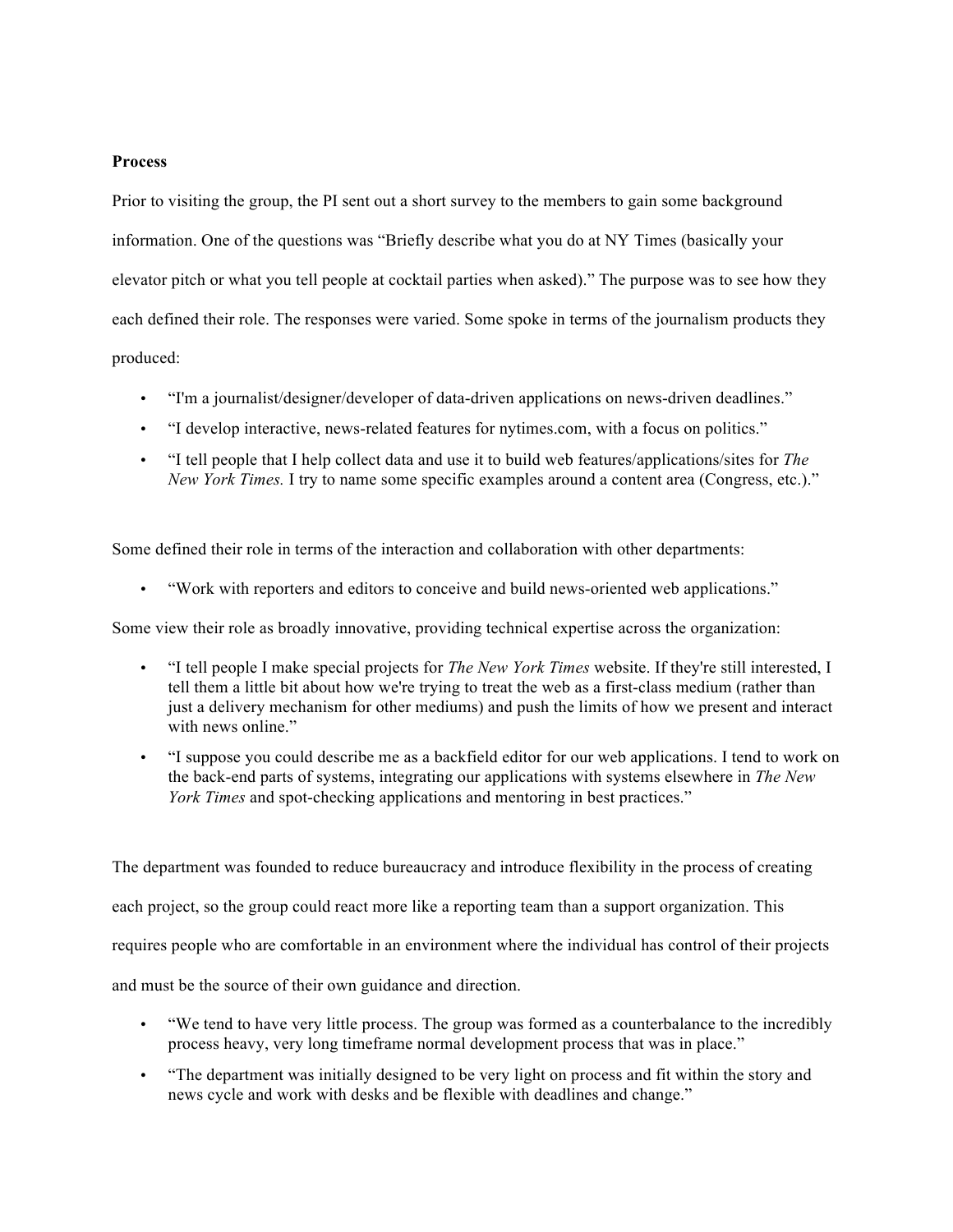- "We treat everyone like reporters, saying this is your project. You do it, and then tell us what needs to be done to represent it."
- "It's a very individually driven job. Nobody is going to tell you exactly what to do on your project. There's not going to be a clear set of requirements or deliverables or deadlines necessarily. It's really that somebody comes to you and says you tell me what you want to do, you tell me how long it's going to take and what needs to be done."
- "Every single project that you do is a little bit different and you just have to have good people to make it work."

Some projects take the entire resources of the team, like the Olympics project, which was large and of a

timely nature. The team works on these projects over time, but when the deadline comes to fruition, it's all

hands on deck. But most weeks, each individual is working on his own project autonomously or engaging

specific resources, like the involved desks.

The genesis of a project can vary:

- "Half our days come just straight from stories. So, both the water and schools projects are stories that originated in different desks, one from education one from business. They came to us and said, 'we've got this story, we've got a lot of data, is there something you guys can do?'"
- "There's the second class of project where we'll recognize a need, so it'll be more of a tool-based rather than a story-based project, like the document reader or the Q&A application, where someone will come to us with a specific issue, but we will see that there's really a larger application of it."

And some projects are simply what they called event-based, when there's an activity going on like the

Academy Awards or NCAA March Madness, and something needs to be done to represent it with data. One might imagine that this group would easily be overwhelmed by multiple requests for their involvement. There are decision points in engaging any project. The team does some assessment as to whether they can actually execute a project, whether the data exists and is worth the effort. When conflicts arise, they appeal to other editors and executives to determine the profile of the project, indicating a willingness and need to work within the larger political structure of *The Times*. Deadlines are considered. Projects that originate in the INT group have much more flexibility than those that are brought to them by one of the other desks.

A project typically has at least one front-end and one back-end person assigned to it. Front-end responsibilities include design, user experience and associated technologies, like HTML, CSS and JavaScript. The back-end person will handle things like scaling and data manipulation. Both involve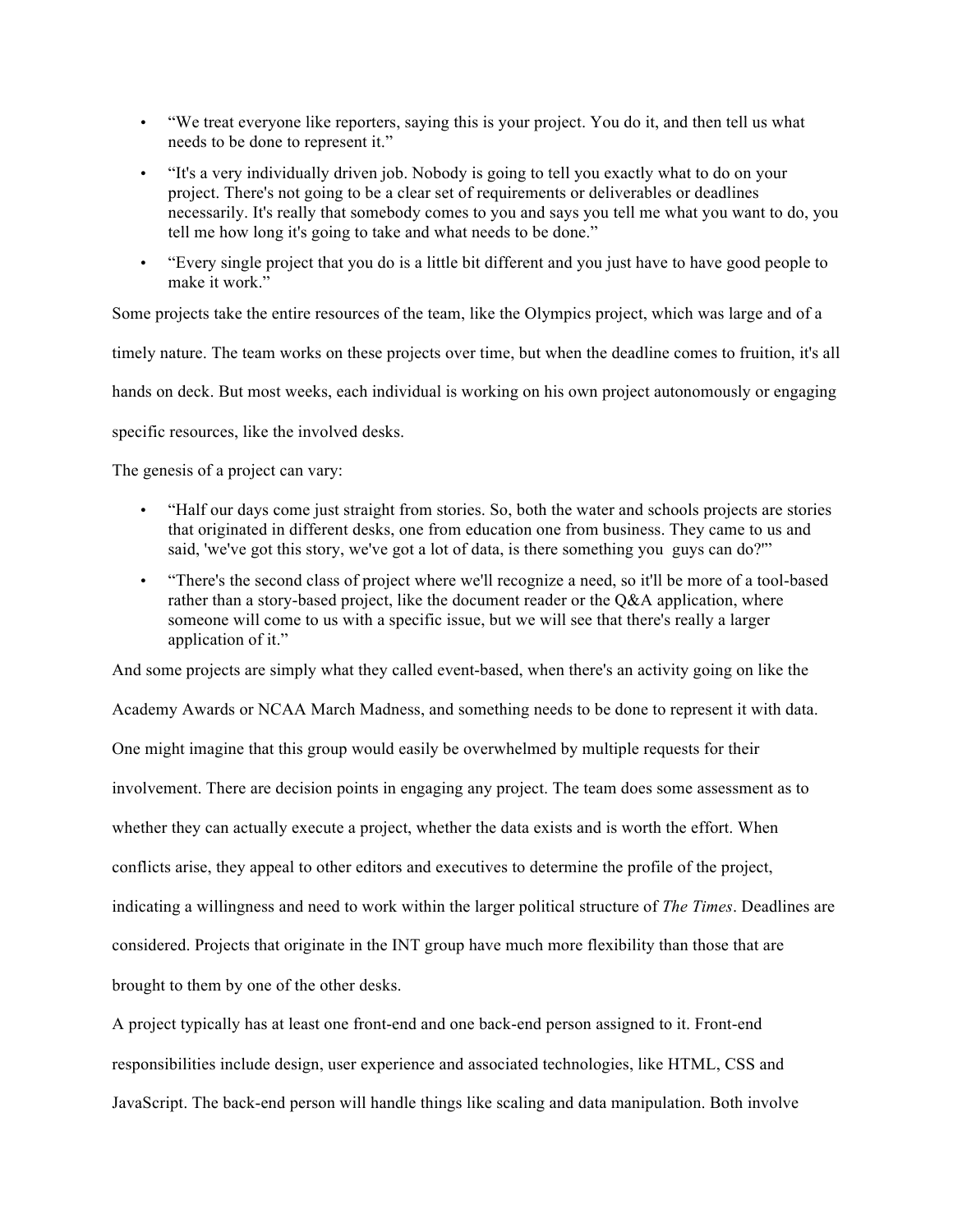working within the Ruby on Rails framework, although a few projects have used another Web framework, Django, which is based on the Python language.

These roles are often fluid, based on the interests of the personnel in the group. "We are trying to integrate that more, because all of the back-end people work here because they have either a journalistic background or are interested in that. It's not that we have straight coders who are interested in sitting there and just coding."

A project starts out with a design or a "wireframe" and the user constraints are defined. Wireframing typically occurs in a graphics program like Illustrator or other design program, in order to immediately engage the visual aspects of a project. The wireframe gets a full review, by editors, others on the team and the associated desks involved in the project. Once the wireframe is complete, the site is built out, and depending on size, it is staged on a Web server and tested.

Development happens on laptops or desktop computers with change control software used to organize multiple team members working on the same project. The project management program Basecamp is used to manage the range of projects. *Times* servers are used for anything a user sees on the site, but the department decided to use Amazon EC2 servers for out-facing items, like certain database functionality. This is one example of the department having the flexibility to make these types of decisions and to use available tools, often from external organizations or open-source environments, to solve problems. While the lack of process is a benefit, there is some understanding that, as they grow and implement more projects in terms of quantity and complexity, that a balance must emerge. "The immediate challenge that we've been talking about is figuring out the mix of process and flexibility. We're now integrating more process and trying to figure out where the sweet spot is."

### **Culture**

Part of the success of this team comes from the culture that has been developed in the department, the roots of which are in creativity and innovation, driven in many ways by the open-source or hacker culture. This mindset is something that is infiltrating the entire *Times* organization and is recognized as important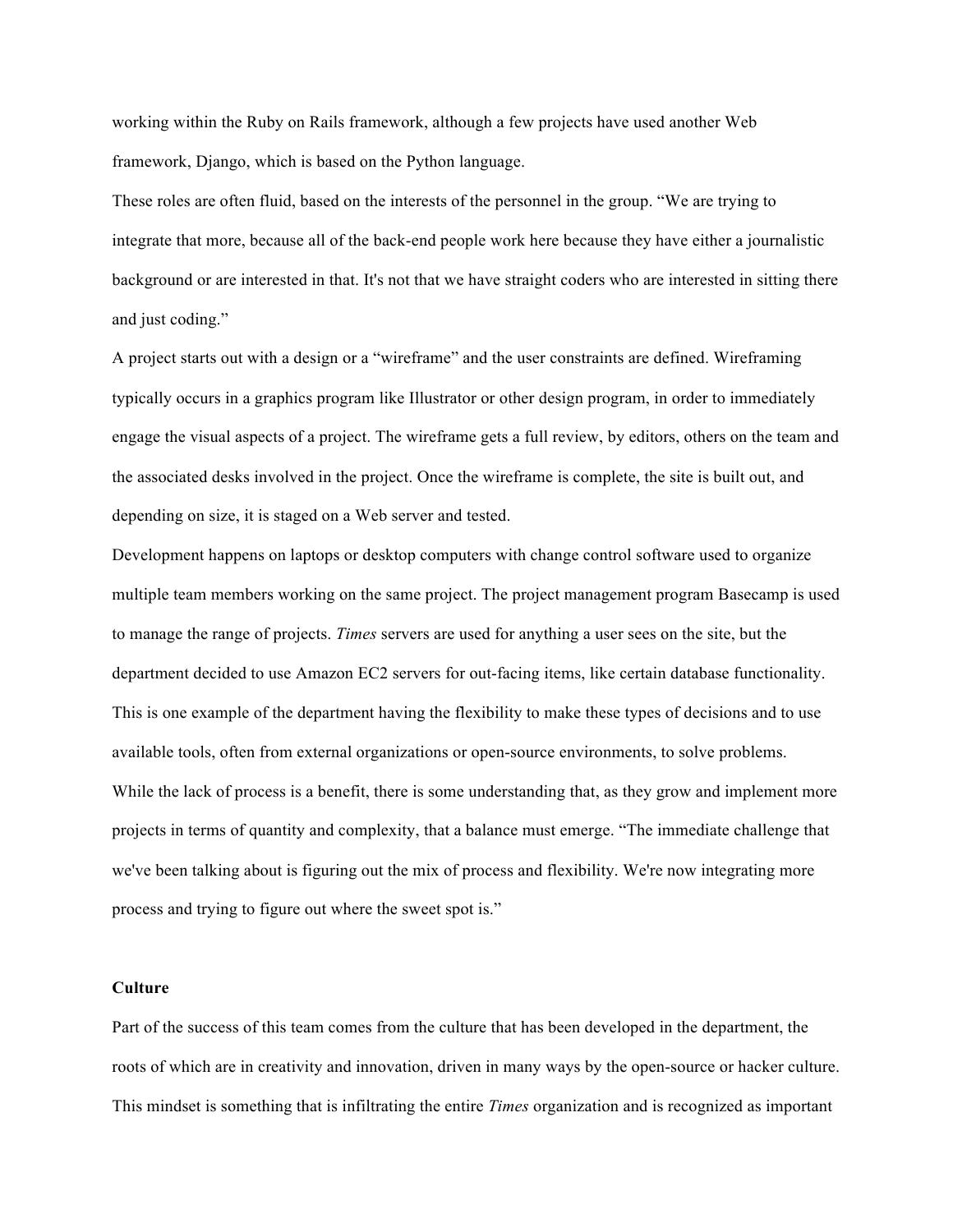to future success.

- "*The Times* culture has really shifted to where innovation is front and center and bold, and all the way up to the top."
- "I think that's something that *The Times* has done, probably pretty amazing for a lot of these other media organizations, when they first started opening up a lot of these API's (application programming interfaces)."
- "I think we are all really pro open source. We prefer to use open source tools, and we are happy to do that."
- "In my mind, the open-source concept is definitely predicated on this notion that sharing is more powerful."

There is a sense of excitement in the group that resonates through many of the comments. "If there was something really dramatic happening today in the news, this team could come up with some really interesting things by the day's end. So that kind of fire power, that's what I'm most interested in. I think this team is in a really interesting position to be poised to do things, whether it's the Olympics, or the Oscars, or Puffy, or the way we handle user submissions, to really start creating tools that can be used widely and aren't specific to just one event or one narrative, to build these tools that are really adaptable." Part of that excitement may stem from their ability to bring their own personal interests to projects that the department selects. One self-described sports junkie said of the propensity toward non-investigative stories to be supported by data, "I'm glad to see it's not all investigative reports, that it is branching out. Because there are things out there that are interesting that involve data that aren't investigative at all, but people are still interested in them. It's sort of a natural thing, particularly with sports." But much of the excitement has to do with the opportunity to work with an elite group at *The Times.* "I love it. I think they are smart. I just like being around challenging, smart, interesting, driven and

hardworking people."

Another key to their success is in their ability to manage large collaborations with other departments. The team is highly integrated across the organization and is interested in providing education to broaden their impact.

• "I really, honestly believe that the stuff that really sets us apart is big collaborations that we do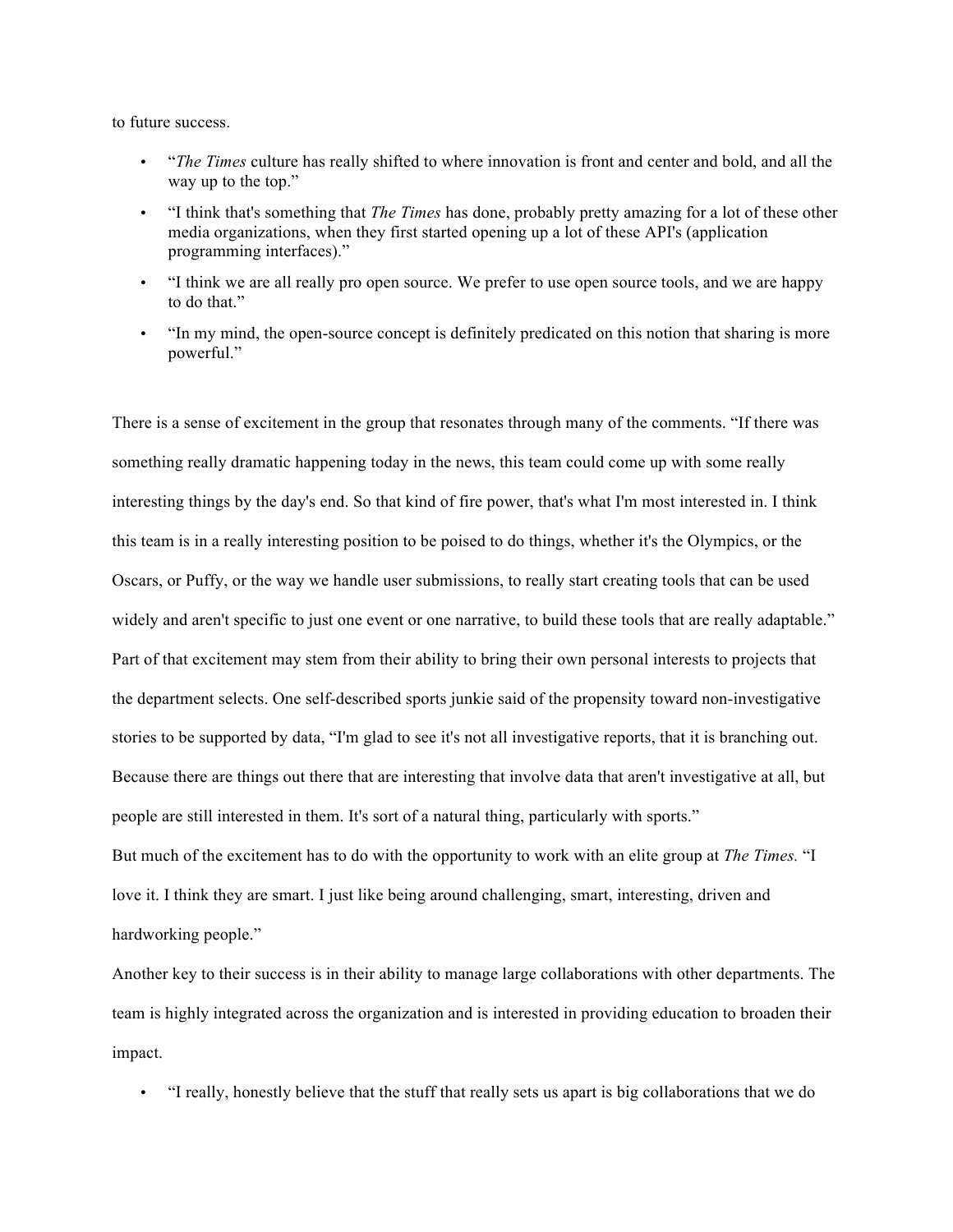with the graphics department. Nobody does that stuff. At least no one does to this extent and depth."

- "Walling off the different departments in the news room is going to be the death of the media."
- "The idea of having people who don't know how to develop software designing and specifying software for others to develop is not a successful model in general. That's not how Google does it, that's not how successful Web shops, places that generate a lot of innovation, do it. My hope is that as we continue moving in this direction, that we have better training for the groups with which we collaborate."

The last statement reflects a cognizance of the ways in which innovative, tech, media companies are running their businesses, and how that might relate to the role of a newspaper company. This attitude is necessary in changing the attitudes that have traditionally originated in the CAR environment or just the general proprietary nature of the journalism field.

- "The people who did data by and large didn't do design for a good reason. It's rare to find somebody who does both. So for an investigative or CAR story, you need at a minimum, someone who can do the data analysis and write the story, or at least do the data analysis and explain the data analysis to someone else who can write the story. But for a Web application that involves data you need someone who can do data analysis and somebody who can put it online."
- "Another factor is that the tools to put data online, up until recently sucked, or they were prohibitively expensive and just bad. So, most CAR people have had the experience somewhere along the line of doing the data analysis, but then they give it to someone else and that person totally screws it up."
- "Its' important to not feel the need to clutch on to the content, keep it close to you. For example, the Runwell Project that we just did, There was some initial concern that we were offering a calendar to work on schedule, and we wanted to add a feed that you could subscribe to, Google Calendar, or iCal, or whatever. There was some concern that people would be less likely to come back to the site if they had a calendar that they could use out of the site. I think just being flexible enough to say, 'if it's good, people are going to come back to use it. So make it as good as you  $can<sup>17</sup>$

*The Times* obviously has a head start on developing this type of expertise that other newsrooms will be

seeking to acquire. It won't be easy. There will need to be acquisition of the correct number of qualified

resources and to properly establish their roles in the organization.

- "I think it would be very difficult to do any number of these projects without 2 or 3 people. There's no one person that has enough skill that can do it as a one-man band, without killing himself.
- "So, you really need 2-3 people, and with that you are only getting a project a month, every six weeks, so really low output."
- "You are looking at 4-6 months just to get everything set up, to figure out the newsroom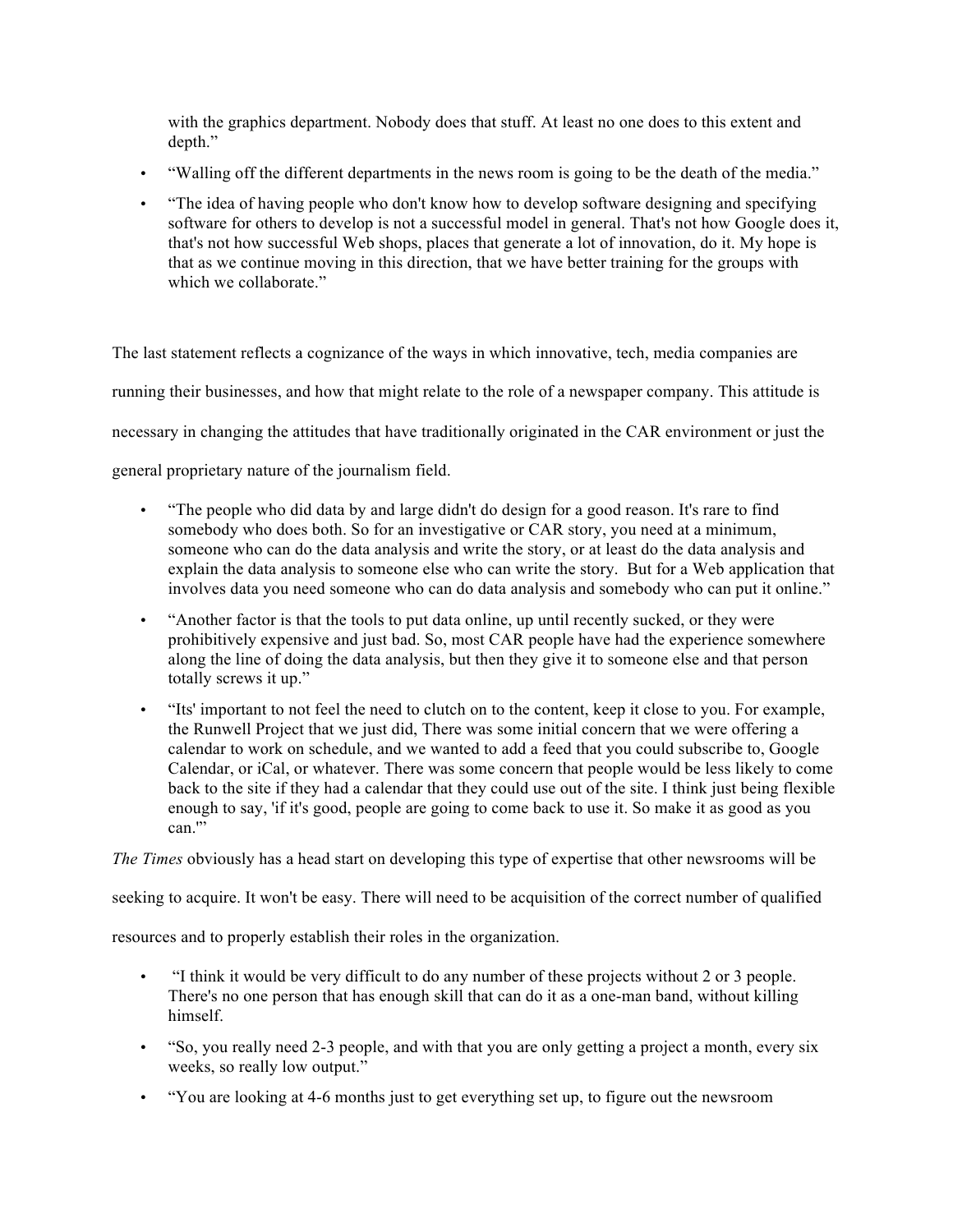relationships."

• "There's the technical component. You have to set up all the infrastructure, which takes a long time. From booting up the servers to getting all your admin setup, there's just a lot. Then getting familiar with editors and building their trust to get involved with projects early enough. That's not a small task to set up."

## **Journalism/Media Education**

While the members of the team had strong opinions about their roles and processes, they were less direct

in addressing how journalism education could develop these competencies in future graduates. There was

a general opinion that understanding the Web and how it works, as well as a general approach to problem

solving, should be foundations of media education.

- "It's more that you will find someone who comes in with the curiosity and the technical aptitude. You can teach them journalism, but for the majority of the people, it's really teaching them the Web and fluency with this kind of stuff."
- "I think the most important thing is to have someone who can learn new skills."
- "It's someone who sees problems and figures out ways to solve them."
- "It's problem-solving. I would rather give someone something and have them figure it out."
- "Having someone who can actually code is probably the best position. But, I think just having a good understanding of the Web, how things work on the inside, is important. There's definitely people who don't really get it. They don't understand the concept of a hyperlink or the difference between a blog and an online news site. There seem to be some basic concepts that maybe not all people fully get."
- "It seems that you teach technical aspects of photography in journalism classes and shooting the technical aspects of video. The technical and aesthetic aspects of photography or video play into a journalism program, so that is probably not that far off from how I would imagine seeing the integration of data and programming."

It was recognized that this was an area of growth potential and that there would be jobs for people with

these skills in the future. And that the key was finding people who were passionate about the topic and

have the ability to learn.

- "There are more jobs for producers who are fluent in the Web, who understand how our projects work and what are some of the issues in terms of timeframe and complexity and how we need to work together."
- "So instead, go create your own path. I mean, those are the people who are really succeeding.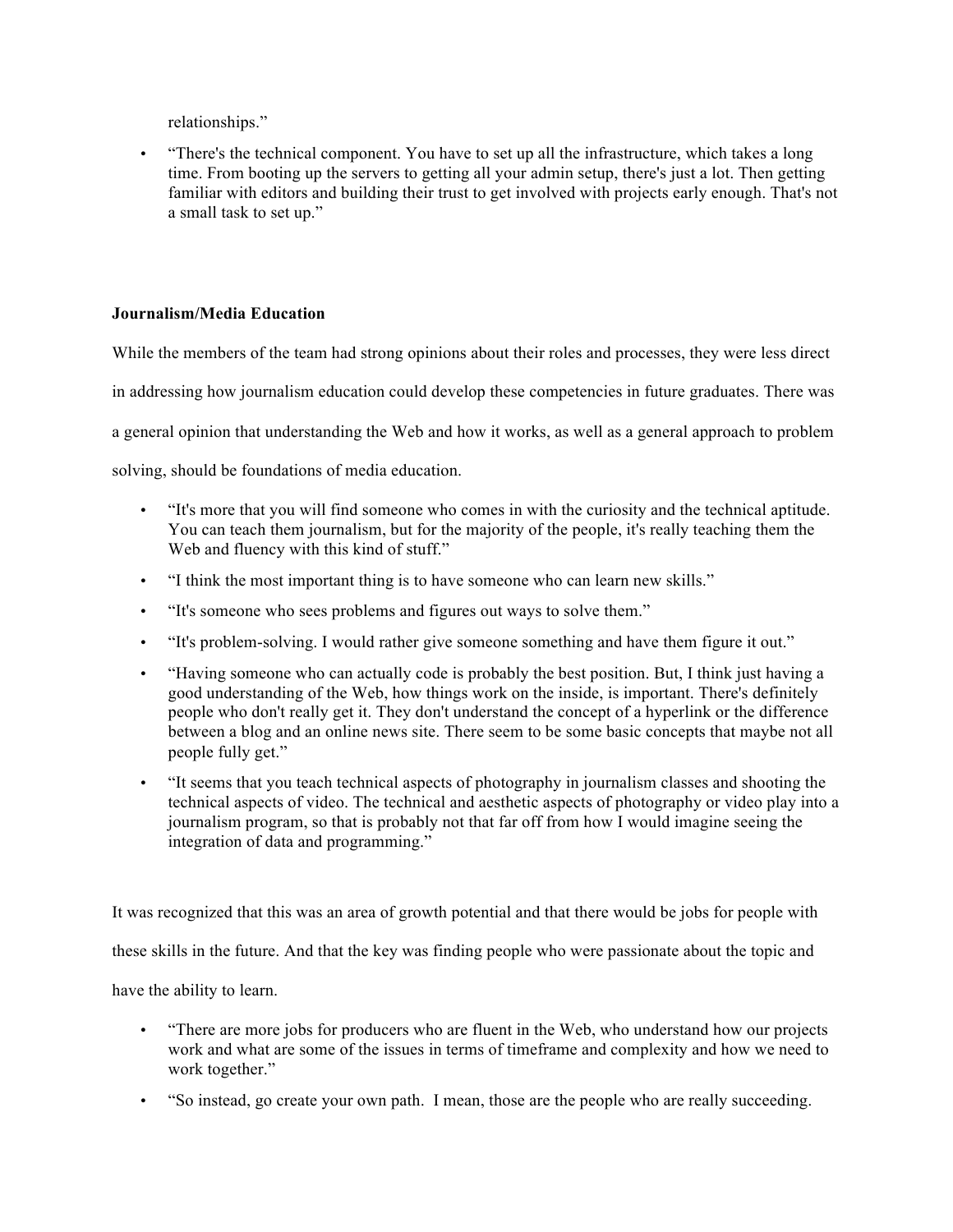*The Times* has hired a lot of them. You take people who either have a great focus on a niche, whether it's something like television or a geographic niche, or community, or a way of storytelling. You focus on something that makes you passionate and just drive it, you know."

• "The passion thing is huge."

•

• "Innovation should happen on it's own. You are going to continue learning. If you're really excited about the Austin music scene, and you're really passionate about it, the cost of competing is so low now, you can easily become the dominant voice."

One member of the group spoke more fundamentally about the ways that journalism engages data in

general. The profession has not been strong on retaining institutional knowledge or organizing content in

a way so that it can be used more efficiently over time. If journalism schools are driven by the profession,

then they will be limited in their ability to be successful in this area.

- "I think at a more fundamental level we have to rethink and re-teach how we deal with and how we teach students to deal with, information."
- "You have a sort of responsibility to knowledge in general to treat information as if it actually had the value that we claim it has. Information deserves to be treated like it has value."

To some extent, it is about exposing people to new concepts and ideas, and once again, the ability to selfteach and to engage in continuous learning.

- "For professionals and students, sometimes you don't even understand how the mechanics of how something comes together. So, it just becomes foreign and it's opaque, so you give up trying to understand<sup>"</sup>
- "To actually understand the logistics of it, I think, makes it much more interesting. That way, when they find that passion, they can at least have enough of an understanding of how to pursue it."
- "Sometimes you have to know what you don't know."
- "I don't think any of your students are going to leave school being programming experts, or ready for some of those technical positions, but I think more than anything, almost everything I've learned, I learned on my own. Even when I was in school, the attitude was always, never say you can't do it. Never say ""no.""
- "Like we were talking about this morning in the meeting, you have to cultivate this hunger. It sounds cheesy, maybe, but I'd stay up until 3 or 4 in the morning doing something totally ridiculous, and it was just because I wanted to figure it out. There's sort of this passion and drive to figure it out, to make it work."

At the time of the PI's visit, the entire team, including it's leader, were male. Since then, one female

employee has been hired. Each member of the team expressed a sincere sensitivity to the issue and a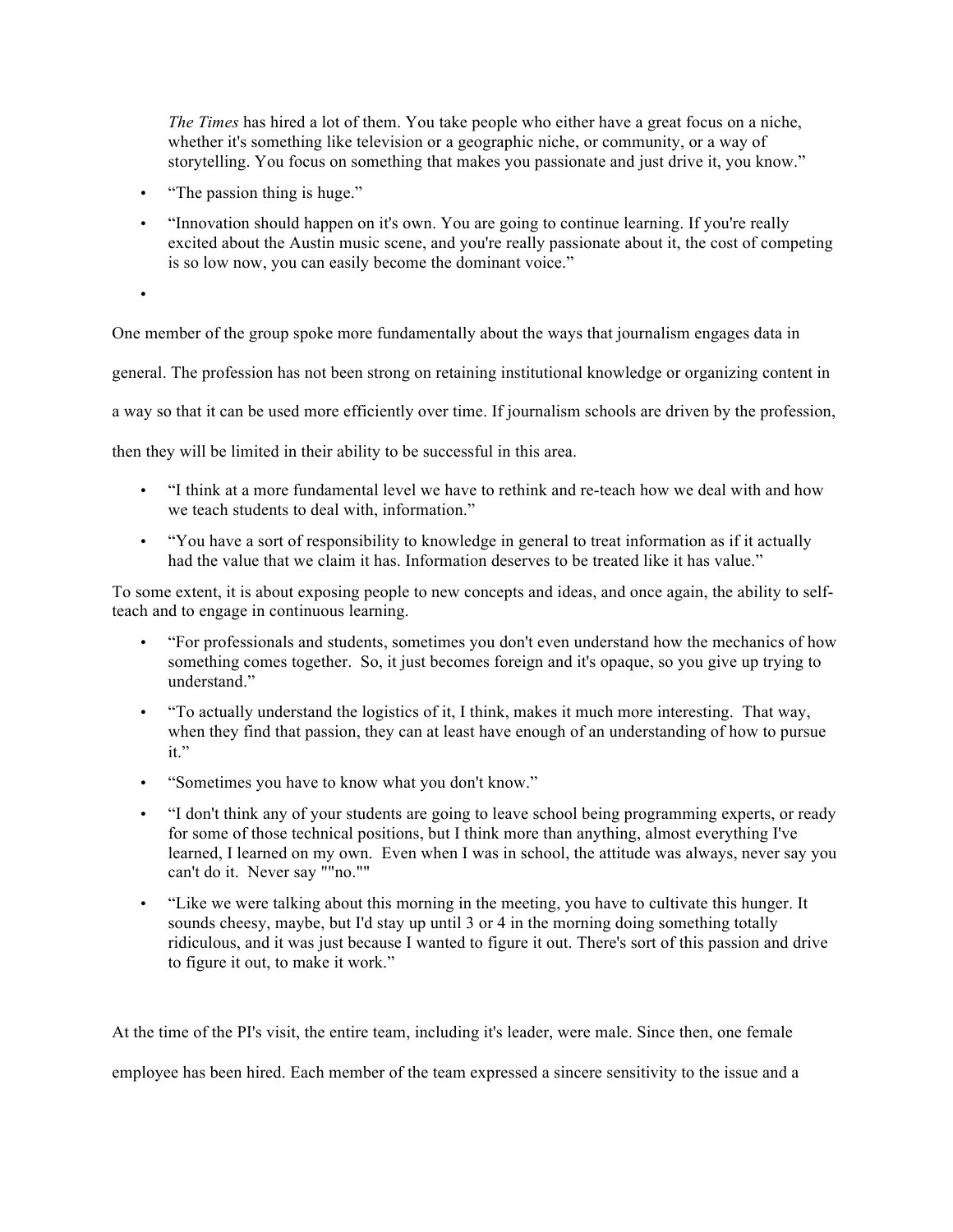recognition of the importance of having a diverse team. However, they were unclear how to overcome the dearth of women who possessed the skills or had an interest in programming. This is not a problem solely related to this team at *The New York Times,* but seems to be an issue in the tech world, not unlike other tech startups. Several indicated that they often work with female multimedia producers or reporters in developing the interactives, so the female perspective is not completely absent.

- "There's just not a lot of women out there in these roles, at least that I've seen. But for design, there's a fairly large population of women doing it. If it's only men designing the user interactions with these projects that we're spending huge amounts of time on, you get a very narrow opinion."
- "The bigger thing is that the world of software development is both male-dominated, but also tends to be dominated by a certain kind of person. There's a certain kind of person who can do well in the software world that couldn't do well in other areas."
- "I think the problem is that the divide goes back so far that when we meet people, they tend to be guys. We will go to conferences, and there will be few women there. We'll descend on the few women, start talking about jobs and then overwhelm them."
- "We have incredibly specific skills that we are looking for, and so, in many cases, there is really only one person out of the 20 we've identified that really fits. Finding a woman within those constraints is difficult."

Obviously, the high enrollment of women in Journalism and Mass Communication programs presents both opportunities and a challenges. The opportunities exist in being able to present technology tools and concepts to a female audience, thus increasing the representation of women in the field. The challenge will be in gaining females' interest in such an activity, with the hope being that as it relates to a communications context, women may be more likely to gravitate toward it or to want to be associated. There are bigger issues to be dealt with here, regarding the culture of technology, but as hybrid communication/technology environments develop, perhaps some solutions will emerge.

### **Conclusion**

Obviously, one of the key ingredients to the success of this department is in its leadership. Aron Pilhofer conceived the group, manages its operation and hires and allocates its resources. He provides an external face for the group by being active at conferences and has written successful grant applications. It is clear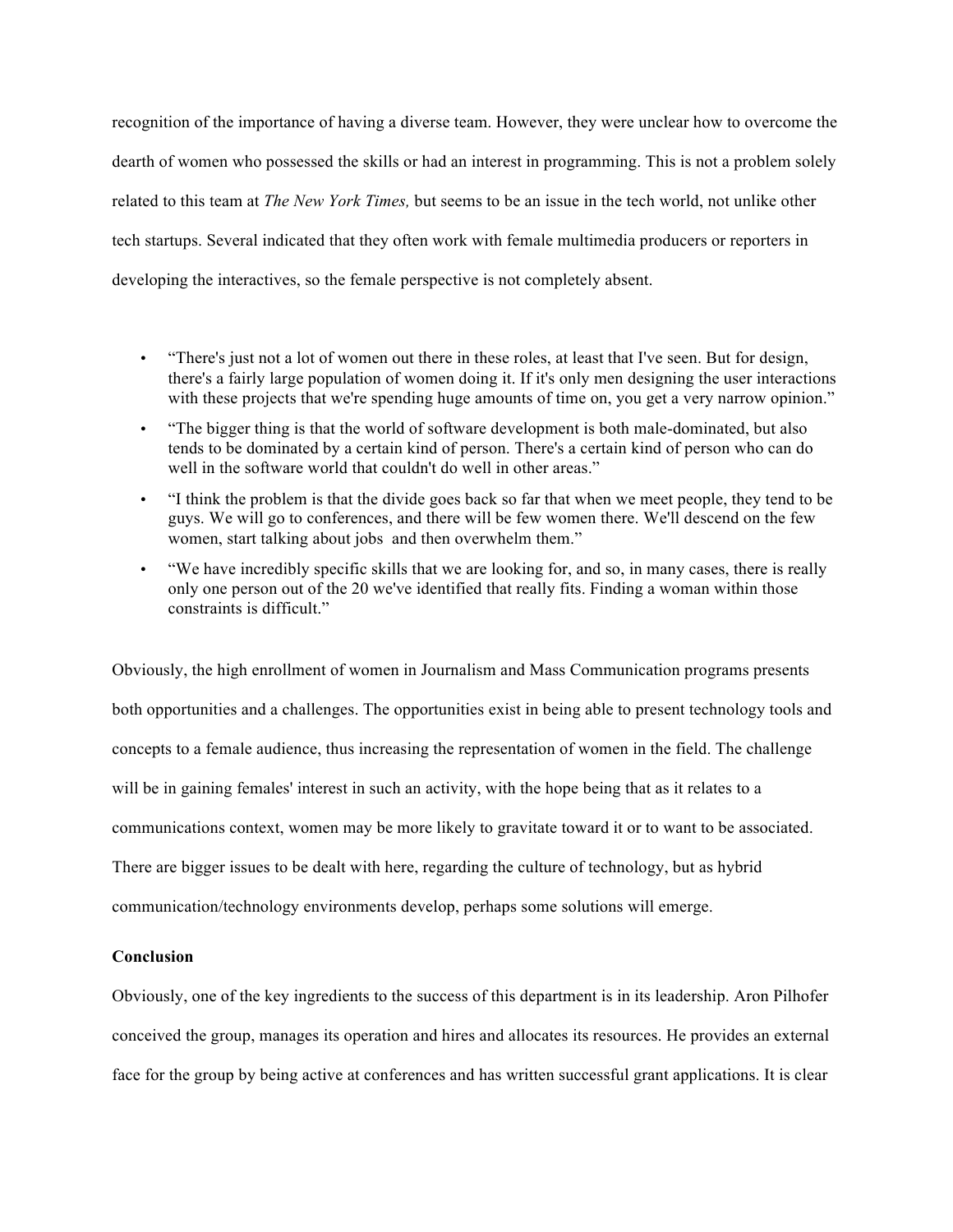that strong leadership, in someone that can make things happen, but can also effectively delegate responsibility, is necessary in this environment. A leader of this nature must also be able to generate trust across the organization.

"He's a real catalyst for action," said one of the team members of Pilhofer's style. Perhaps that should be another characteristic of a strong leader. In an environment in which change is given and innovation is an expected part of the job, it will require a leader who is not only flexible in dealing with change, but one who can influence it. It is ultimately this ability to propose change and assemble and manage resources that determines the ultimate success or failure of future operations of this kind.

The skills of this department may seem to run counter to those of traditional journalists, who stereotypically have not been known for math or technology expertise. However, this area has always been necessary to journalism, in reporting on budgets and financial stories, or in using data in a computerassisted reporting environment. Perhaps the ability to tell stories in this manner will launch a new interest in computational journalism, and perhaps it will attract different types of people to seek journalism degrees and careers. These different types of people, coming from different backgrounds and cultures, will surely influence the culture of news.

While *The New York Times* has one of the most extensive organizations in this area and has amassed a great many projects, a few other organizations have been doing meaningful work with data-driven interactives, including The St. Petersburg Times with the Pulitzer Prize-winning Politifact, a site that measures politicians performance against campaign promises, as well as *Washington Post*, *Las Vegas Sun, Minneapolis Star-Tribune* and *Los Angeles Times.* It is a small, elite group, thus demonstrating the vast potential for organizations who can develop these competencies. Organizations must weigh the cost and time to develop this expertise against the proposed deliverables, all in an economic environment that is not terribly flexible nor encouraging of innovation. But the value of the information products often speaks for itself.

While the interviews provided great insight into the perspectives of the employees in the group, being on hand to observe the day-to-day processes and interactions was invaluable. Watching them sitting at their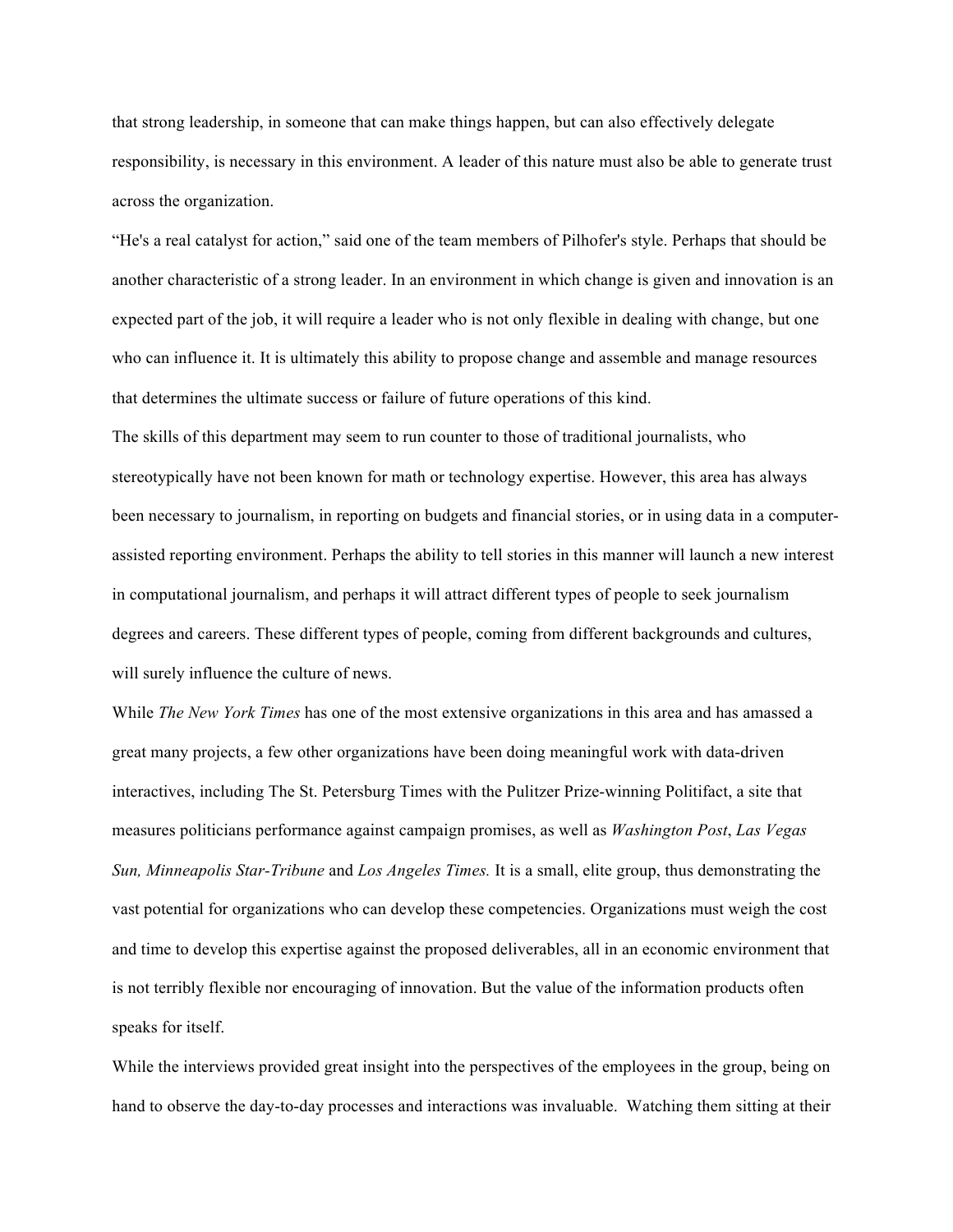desks, working on computers, talking on the phone, interacting with co-workers and attending meetings, all in the context of developing journalism products, one gets the sense that their roles are not unlike those of a traditional journalist, reporters and editors using technology tools to create stories. But, instead of using Word to craft their stories, or Photoshop to crop photos for a slideshow or Final Cut to edit a video package, they are using a different set of tools. They bring as much passion to the role of storytelling as their counterparts in other departments, but also view their role in terms of the innovation their products and services contribute to the organization.

There are great challenges ahead, not only for the profession, but also for the educational disciplines that support media. Finding faculty who have the interest and inclination to learn programming and data skills will not happen quickly, and programs will be slow to add courses or shift their emphases into this area. The first step is a recognition of the value of incorporating these skills into a program, seeking those with any expertise in this area as recruits and encouraging innovation throughout the curriculum. Students need to gain a sense that there is much to be learned on one's own, and that they should develop the curiosity and initiative with which to support an industry that will be defined by change and innovation going forward.

Obviously, a short-term visit has its limitations in terms of gleaning representative or generalizable data. But ethnography is an extremely valuable method in gaining a comprehensive understanding of new systems and processes and will become more critical as the field continues to evolve. Ethnographies of this nature can provide a basis for comparison across organizations or can offer background or a baseline upon which to justify quantitative methods. While it is difficult to gain access, set aside the time and secure resources to fund a more extensive visit, spending longer amounts of time in the newsroom and possibly integrating the researcher into some of the processes is recommended for future research in this area. Other areas that will provide fruitful in terms of future study would include assessing the specific news products that come out of these processes and the perceptions and behaviors of users who engage with them.

The researcher owes a great debt of gratitude to the Interactive News Technology department at *The New*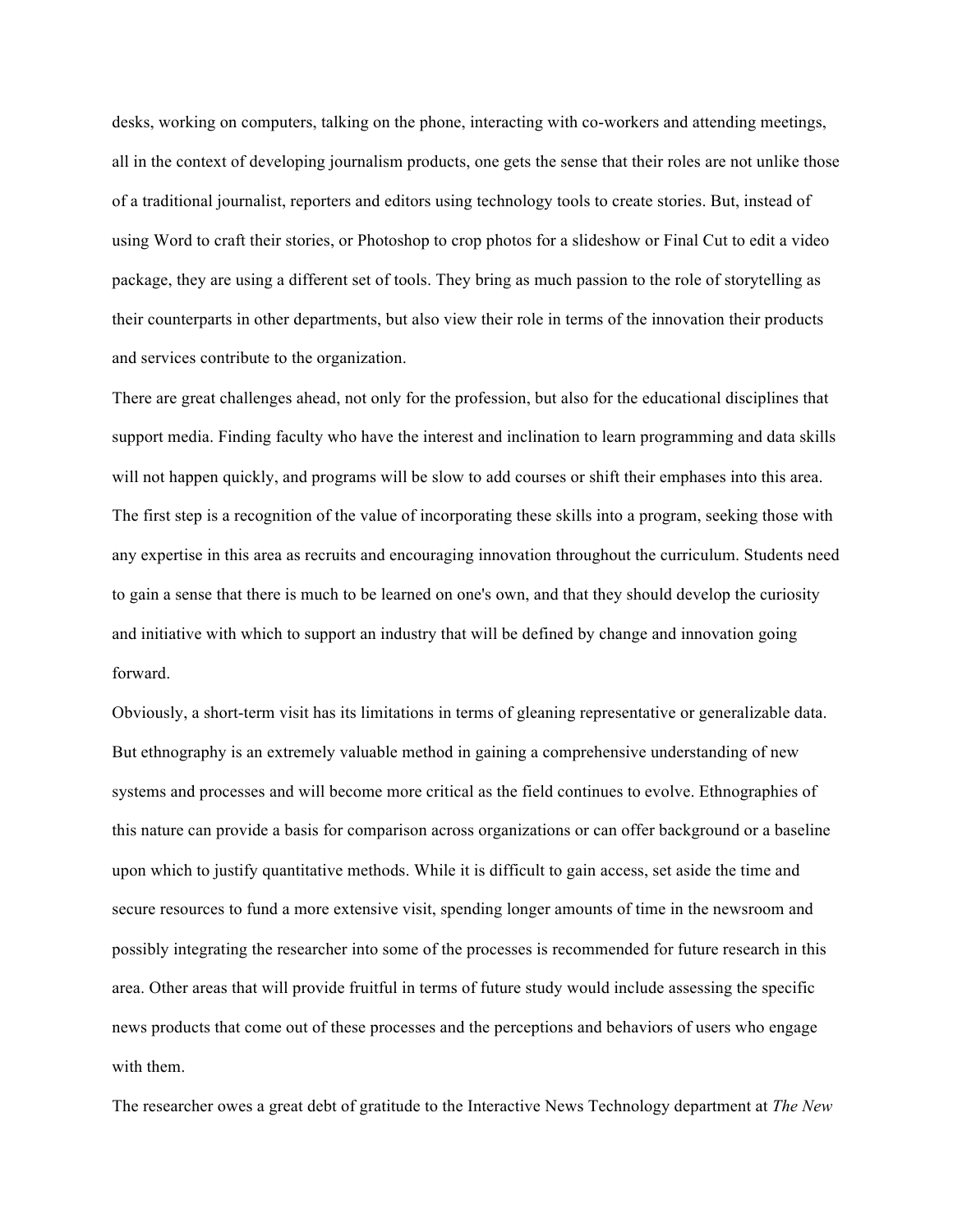*York Times* for allowing flexible and unfettered access to its resources. The members of the team who spent a large amounts of time providing candid and thoughtful responses to questions are greatly appreciated. Their input is absolutely critical to an improved understanding in this area.